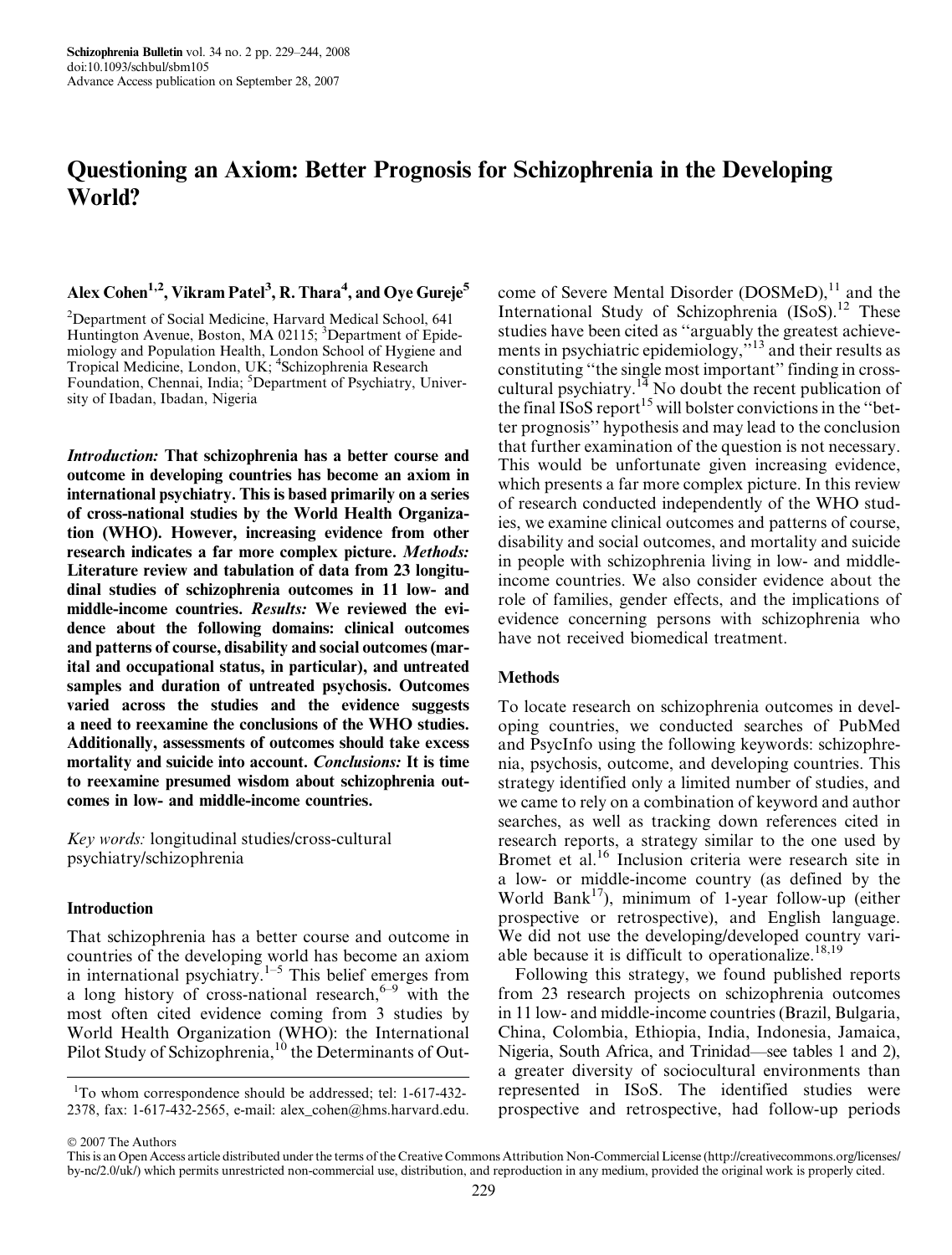| Site                                                                                                  | Follow-up<br>(y) | Sample Type   | <b>Baseline</b><br>(N) | Lost to<br>Follow-up $(\%)$ | Mortality<br>$(\%)$ | Follow-up<br>$(\%)$ |
|-------------------------------------------------------------------------------------------------------|------------------|---------------|------------------------|-----------------------------|---------------------|---------------------|
|                                                                                                       |                  |               |                        |                             |                     |                     |
| São Paulo, Brazil<br>37,38,52,64                                                                      | $\overline{2}$   | Hospital      | 124                    | 11.3                        | 5.6                 | 83.1                |
| Sichuan, China <sup>29,51,61,81</sup>                                                                 | $10^{\rm a}$     | Community     | 510                    | 7.8                         | 19.2                | 72.9                |
| Butajira, Ethiopia <sup>32,33,42</sup>                                                                | $1 - 4$          | Community     | 321                    | 15.6                        | 10.3                | $84.4^{b}$          |
| Chandigarh, India <sup>27</sup>                                                                       | $4.5 - 6 +$      | Clinic        | 174                    | 35.1                        | 7.5                 | 57.5                |
| Chandigarh, India <sup>28,82</sup>                                                                    | $1.5 - 2.5$      | Clinic        | 112                    | 16.1                        | 2.7                 | 81.2                |
| Multisite study, India <sup>22,25,83</sup>                                                            | $rac{2}{5}$      | Clinic        | 386                    | 11.9                        | 4.4                 | 83.7                |
|                                                                                                       |                  | Clinic        | 386                    | NA                          | NA <sup>c</sup>     | 74.4                |
| Multisite study, India <sup>22,26,84</sup><br>MLS, <sup>d</sup> India <sup>21,30,31,44,45,85,86</sup> | 10               | Clinic        | 90                     | 5.6                         | 10.0                | 84.4                |
|                                                                                                       |                  | First episode |                        |                             |                     |                     |
| MLS, India <sup>20</sup>                                                                              | 20               | Clinic        | 90                     | 14.4                        | 17.8                | 67.8                |
|                                                                                                       |                  | First episode |                        |                             |                     |                     |
| Chennai, <sup>e</sup> India <sup>36,43,46</sup>                                                       | 1                | Community     | 49                     | 0.0                         | 0.0                 | 100.0               |
| Rural Karnataka, India <sup>41</sup>                                                                  | 1.5              | Community     | 100                    | 1.0                         | 6.0                 | 93.0                |
| Bali, Indonesia <sup>23,54</sup>                                                                      | 11 <sup>f</sup>  | Hospital      | 59                     | 1.7                         | 20.3                | 78.0                |
| Jamaica <sup>39,87</sup>                                                                              |                  | Community     | 317                    | 2.8                         | 0.9                 | 96.2                |
|                                                                                                       |                  | First episode |                        |                             |                     |                     |
| Ilesa, Nigeria <sup>53</sup>                                                                          | $2.1 - 3.2$      | Hospital      | 116                    | 11.2                        | 7.8                 | 81.0                |
| Cape Town, South Africa <sup>47</sup>                                                                 | $\overline{2}$   | Hospital      | 57                     | 15.8                        | NA                  | 84.2                |
|                                                                                                       |                  | First episode |                        |                             |                     |                     |
| Trinidad <sup>88</sup>                                                                                |                  | Community     | 46                     | 6.5                         | <b>NA</b>           | 93.5                |
|                                                                                                       |                  | First episode |                        |                             |                     |                     |
| WHO studies                                                                                           |                  |               |                        |                             |                     |                     |
| Sofia, Bulgaria <sup>15</sup>                                                                         | 16               | First episode | 60                     | 5.0                         | 3.0                 | 91.7 <sup>g</sup>   |
| China <sup>15</sup>                                                                                   | 12               | First episode | 89                     | 12.4                        | 22.5                | 65.2                |
| Cali, Colombia <sup>15</sup>                                                                          | 26               | Clinic        | 101                    | 16.8                        | 11.9                | 71.3                |
| Agra, India <sup>15</sup>                                                                             | 26               | Clinic        | 140                    | 25.7                        | 30.7                | 43.6                |
| Chandigarh (rural), India <sup>15</sup>                                                               | 15               | First episode | 54                     | 13.0                        | 18.5                | 68.5                |
| Chandigarh (urban), India <sup>15</sup>                                                               | 15               | First episode | 155                    | 39.4                        | 9.0                 | 51.6                |
| Ibadan, Nigeria <sup>11</sup>                                                                         | $\overline{2}$   | First episode | 142                    | 31.0                        | NA                  | 69.0                |
|                                                                                                       |                  |               |                        |                             |                     |                     |

Table 1. Prospective Studies of Schizophrenia Outcomes in Low-Income Countries

Note: MLS, Madras Longitudinal Study; NA, not applicable.

<sup>a</sup>Outcomes based on 2-y follow-up of untreated subjects, mortality based on 10-y follow-up.

<sup>b</sup>Eighteen cases who had died were included in follow-up analyses.

 ${}^{\rm c}$ By year 5, 12 subjects (3.1%) had committed suicide.

<sup>d</sup>Results from this study included in International Study of Schizophrenia.

<sup>e</sup>Survey identified 265 persons with schizophrenia. Of these, 75 had never received treatment. Of this subsample, 49 accepted treatment and were followed-up.

f Five-year retrospective study served as baseline.

<sup>g</sup>Forty percent of subjects included were not interviewed. Follow-up assessments were based on medical records.

ranging from 1 to 20 years, included prevalent and firstepisode cases, and drew samples from a variety of settings (outpatient clinics, hospital samples, and communities). Twelve of the studies followed 100 or more subjects. Rates of attrition (not due to mortality) were generally low to moderate in most of the prospective studies.

The heterogeneity in types of samples, follow-up periods, and outcome measures made it impossible to conduct meta-analyses. Our results are based on a reading of the research reports, tabulations of the available data, and interpretations of the evidence. To provide a basis for comparison, we have included data from the following ISoS sites—Bulgaria, China, India (Agra, urban Chandigarh, and rural Chandigarh), and Colombia. To represent WHO research in Nigeria, we include data on 2-year outcomes in the DOSMeD site in Ibadan.<sup>11</sup> Even though the Madras Longitudinal Study  $(MLS)^{20,21}$  was included

in ISoS, we have listed it as a separate study because it was conducted independently of the WHO research. Data for MLS are taken from reports in journals and not from the ISoS publication. Madras is the former name for Chennai. Hong Kong was excluded because it is classified by the World Bank as a high-income country.<sup>17</sup>

Three studies, the Indian Multisite Study, $^{22}$  the MLS, and the one in Bali, Indonesia,  $2^{3,24}$  have published results from different follow-up periods. To provide as much detail as possible about these cohorts, data from each follow-up period are presented separately in the tables. It should also be noted that the MLS cohort was originally part of the Multisite Study, and that the research in Indonesia began as a 5-year retrospective study and then prospectively followed the cohort for another 6 years. Therefore, data about the same subjects are sometimes presented in more than one place in each of the tables.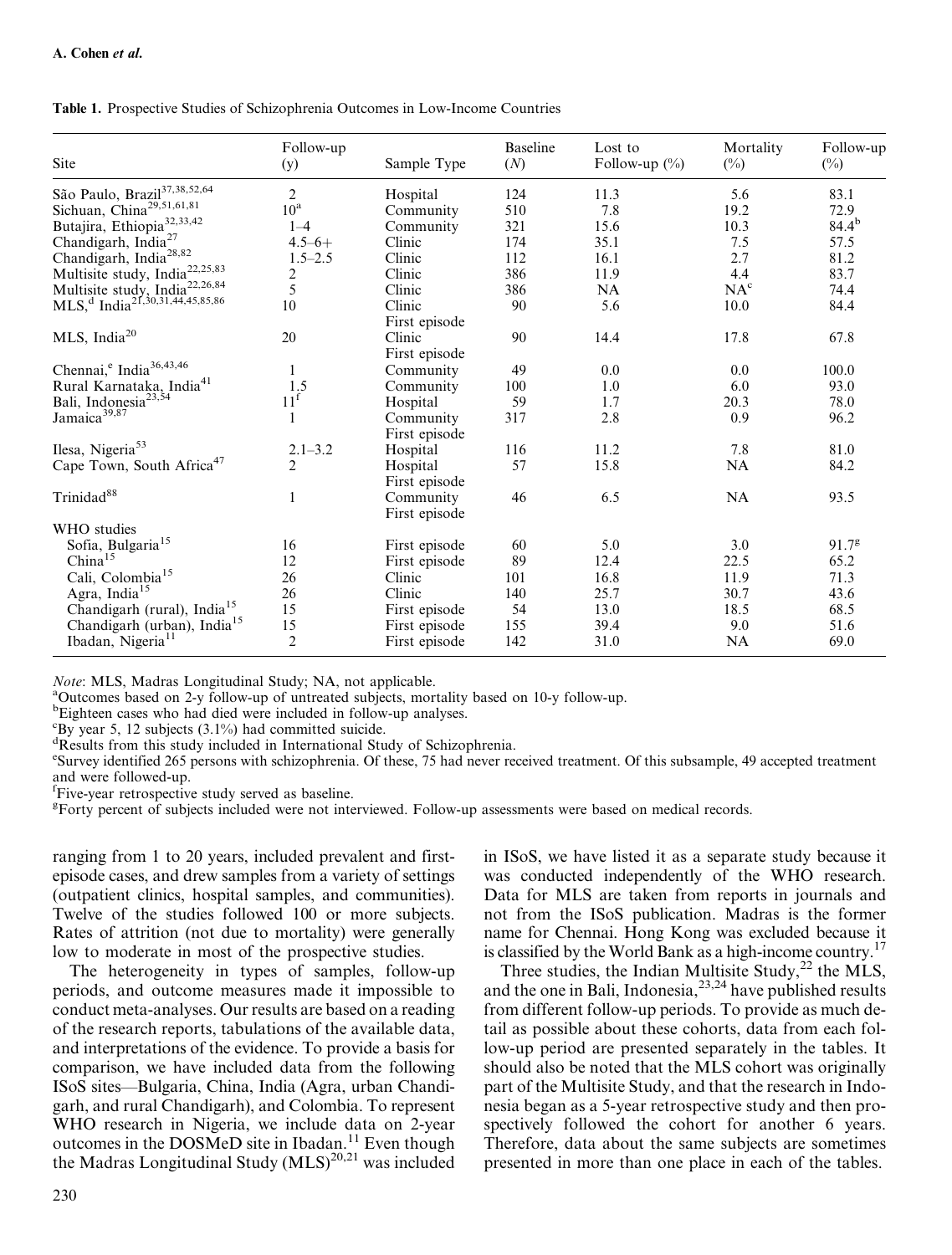| Site                             | Follow-up<br>(v) | Sample   | Baseline<br>(N) | Lost to<br>Follow-up $(\%)$ | Mortality<br>$\binom{0}{0}$ | Follow-up<br>$\binom{0}{0}$ |
|----------------------------------|------------------|----------|-----------------|-----------------------------|-----------------------------|-----------------------------|
| Bali, Indonesia <sup>24,89</sup> |                  | Hospital | 59              |                             | 11.9                        | 86.4                        |
| Lagos, Nigeria <sup>90</sup>     |                  | Hospital | 23              | NA                          | NA                          | NA                          |
| Ibadan, Nigeria <sup>63</sup>    | $7 - 26$         | Hospital | 142             | NA                          | NA                          | <b>NA</b>                   |
| Abeokuta, Nigeria <sup>35</sup>  |                  | Clinic   | 140             | 14.3                        | NA                          | 85.7                        |

Table 2. Retrospective Studies of Schizophrenia Outcomes in Low-Income Countries

Note: NA, not applicable.

## **Results**

#### Clinical Outcomes and Patterns of Course

Tables 3 and 4 summarize the evidence on clinical outcomes and patterns of course. Most notable is the wide variation across studies. First, the proportion of individuals who experience chronic pattern of course ranges from 4.5% (over 5 years) in the Multisite Study in India22,25,26 to 51.7% (over 12 years) in the ISoS China sites.<sup>15</sup> Second, there is variation in the proportion of individuals who are assessed as suffering from severe or chronic psychotic symptoms at follow-up: from a low of 0.0% or 5.0% in the ISoS Chandigarh rural and urban sites, respectively, to 29.2% in the ISoS China sites,  $15$  to more than 30% in 2 earlier studies in Chandigarh.27,28 At 2-year follow-up, 77.9% of the cohort in rural China were assessed as experiencing either ''continued marked symptoms" or "further deterioration of illness.<sup>29</sup> Third, impressions of patterns of course may change over time. This is apparent in 2 Indian studies. At 2-year follow-up, the overall patterns of course for subjects in the Multisite Study<sup>22</sup> were Best  $(45.2%$  complete recovery or no relapses), Intermediate (44.3%  $\geq$  1 relapses with complete or incomplete remission), and Worst (10.5% chronic psychosis). By 5-year follow-up, the proportion of subjects categorized as having Best pattern of course had fallen to 28.2%, and the proportion in the Worst category had fallen to 4.5%. In contrast, the proportion of subjects categorized as having an Intermediate pattern of course had increased to 67.2%. In other words, over time, some subjects in the Best category experienced relapses and some subjects in the Worst category experienced improvement. At the end of the Multisite Study, the Madras cohort continued to be followed in the MLS.<sup>20,21,30</sup> At 10-year follow-up, the cohort displayed a continued shift of more subjects into the Intermediate category: Best, 17.1%; Intermediate, 76.3; Worst, 6.6%. At 20-year follow-up, 16.4% of subjects were evenly divided into the Best and Worst categories, while the proportion in the Intermediate category had increased to 83.6%. Thus, although relatively few individuals experienced chronic symptoms, over time the majority experienced relapse.

## Disability and Social Outcomes

Tables 5 and 6 summarize the evidence on disability and social functioning. Once again, there is wide variation. In India and Indonesia disability and social outcomes tend to be good, while those in China, Brazil, and Ethiopia tend to be poor.

## Variation Is Also Found in Two Specific Domains: Marriage and Employment

In high income countries, persons with schizophrenia have been found to have low rates of marriage. As a consequence, there is often an implicit assumption that high rates of marriage among persons with schizophrenia is an indicator of sociocultural environments that promote better course and outcome. $31$  Table 7 summarizes the data we found about marital status. If one looks at the category ''ever married,'' most rates are relatively high: Ethiopia (70.0%),  $32-34$  Nigeria (60.8% $35$ ), Indonesia  $(63.0\%$  at 11-year follow-up<sup>23</sup>), and Chennai, India  $(60.9\%^{36})$ and  $(69.7\%^{30})$ . However, rates of marriage at times of assessment were well below those for the respective general populations (table 7). Furthermore, separation and divorce were fairly common for subjects in a number of cohorts—Brazil  $(15.4\%)$ ,<sup>37,38</sup> Ethiopia  $(*17.9)$ ,<sup>32,33</sup> and Chennai (39.6%)<sup>36</sup>—and much higher than those of general populations. A retrospective study in Nigeria<sup>35</sup> found that  $27.5\%$  of the sample had experienced marital breakup while 39.2% had never been married. Regarding men, a large majority (66.1%) had never married. Gureje and Bamidele<sup>35</sup> note, "The finding that less than 40% of the male sample with a mean current age of about 36 years had ever married is indicative of severe social disability.'' At the same time, 42.6% of ''ever married'' women had experienced divorce or separation, a rate about 16 times greater than that of the general population.

Employment status is also considered an important measure of disability in schizophrenia,<sup>39</sup> and the extent to which societies offer opportunities for gainful employment, and thus, social reintegration is thought to be associated with course and outcome.<sup>40</sup> Table 8 summarizes data on employment and household work. Even within India, the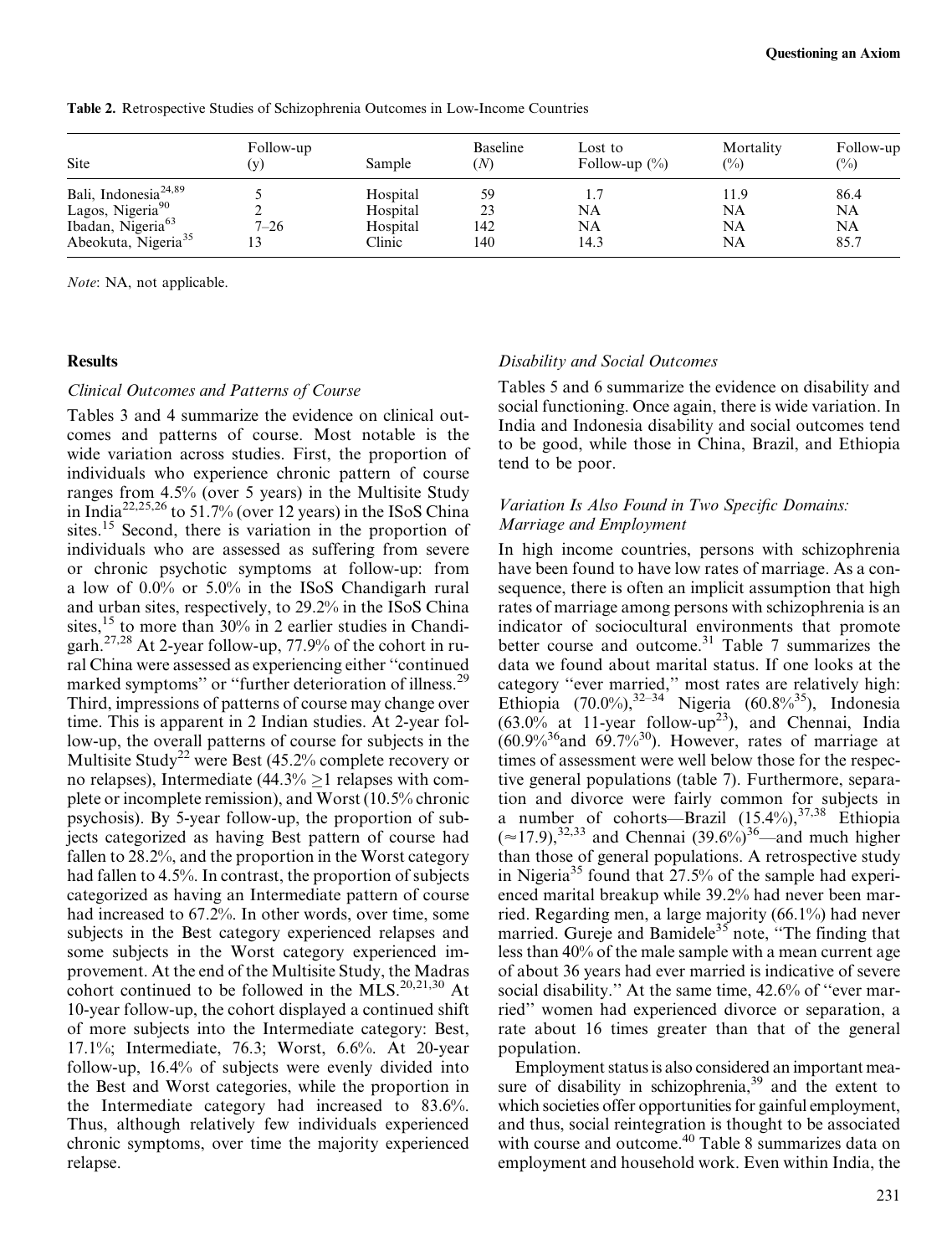| Site                                                                                            | Psychiatric<br>Assessment                             | Follow-up<br>(y) | • Clinical Outcomes<br>$\circ$ Patterns of Course (%)                                                                                                                                                    |
|-------------------------------------------------------------------------------------------------|-------------------------------------------------------|------------------|----------------------------------------------------------------------------------------------------------------------------------------------------------------------------------------------------------|
| Jamaica <sup>39</sup><br>Trinidad <sup>88</sup><br>Chennai, <sup>b</sup> India <sup>43,46</sup> | <b>PSE</b><br><b>PSE</b><br><b>PSE</b><br><b>PHSS</b> | 1<br>1<br>1      | $\circ$ 13: 1-y relapse rate<br>$\bullet$ 19.6: Poor outcome <sup>a</sup><br>• 28.6: Complete recovery without relapse or exacerbation                                                                   |
| Rural Karnataka, India <sup>41</sup><br>São Paulo, Brazil <sup>64</sup>                         | <b>PANSS</b><br><b>PSE</b>                            | 1.5<br>2         | $\bullet$ Much improved <sup>c</sup><br>• 23.8: Symptom free                                                                                                                                             |
| Sichuan, <sup>d</sup> China <sup>29</sup>                                                       | <b>PSE</b>                                            | 2                | • 60.2: $\geq$ 1 psychotic symptom<br>• 22.1: Complete/partial remission<br>• 71.6: Continued marked symptoms<br>• 6.3: Further deterioration of illness                                                 |
| Multisite study, India <sup>22,25,26</sup>                                                      | <b>GPIS</b><br><b>PSE</b><br><b>PPHS</b>              | 2                | ○ 8.3: Relapse rate per year<br>○ 45.2: Complete recovery or no relapses, residual symptoms<br>$\circ$ 44.3: $\geq$ 1 relapses with complete or incomplete remissions<br>$\circ$ 10.5: Chronic psychosis |
| Chandigarh, India <sup>28</sup>                                                                 | <b>PSE</b>                                            | $1.5 - 2.5$      | • 37.4: No/minimal psychotic symptoms<br>· 28.6: Mild/moderate psychotic symptoms<br>• 34.1: Chronic psychosis                                                                                           |
| Ilesa, Nigeria <sup>53</sup>                                                                    | PSE<br><b>BPRS</b>                                    | $2.1 - 3.2$      | • 45.7: No current mental disorder<br>• 36.2: Active/residual schizophrenia<br>• 18.1: Other/Dead                                                                                                        |
| Butajira, Ethiopia <sup>33</sup>                                                                | <b>SANS</b><br><b>SAPS</b>                            | $1 - 4$          | • 45-50: No positive symptoms during follow-up <sup>e</sup><br>• 24-54: No negative symptoms during follow-up <sup>f</sup>                                                                               |
| Chandigarh, India <sup>27</sup>                                                                 | <b>NA</b>                                             | $4.5 - 6 +$      | ○ 45: No psychotic symptoms, some nonpsychotic symptoms<br>○ 23: Relapses with remission<br>○ 32: Chronic psychosis                                                                                      |
| Multisite study, India <sup>22,25,26</sup>                                                      | <b>PSE</b><br><b>PPHS</b>                             | 5                | ○ 28.2: Complete recovery or no relapses, residual symptoms<br>$\circ$ 67.2: $\geq$ 1 relapses with complete or incomplete remissions<br>○ 4.5: Chronic psychosis                                        |
| MLS, India <sup>20,21,30</sup>                                                                  | <b>PSE</b><br><b>PPHS</b>                             | 10               | ○ 17.1: Complete recovery or no relapses, residual symptoms<br>$\circ$ 76.3: $\geq$ 1 relapses with complete or incomplete remissions<br>○ 6.6: Chronic psychosis                                        |
| Bali, Indonesia <sup>23</sup>                                                                   | DSM-IV-TR                                             | 11 <sup>g</sup>  | • 23.9: In remission <sup>h</sup><br>• 19.6: In partial remission                                                                                                                                        |
| MLS, India $20$                                                                                 | <b>PSE</b><br><b>PPHS</b>                             | 20               | ○ 8.2: Complete recovery or no relapses, residual symptoms<br>$\circ$ 83.6: $\geq$ 1 relapses with complete or incomplete remissions<br>○ 8.2: Chronic psychosis                                         |
| WHO studies<br>Sofia, Bulgaria <sup>15</sup>                                                    | GAF-S                                                 | 16               | Last 2 y<br>○ 38.2: No psychotic symptoms<br>$\circ$ 12.7: Episodic<br>$\circ$ 45.5: Continuous psychotic symptoms<br>○ 3.6: Not classified                                                              |
|                                                                                                 | <b>BSPSS</b>                                          |                  | $16-y$ course <sup><math>i</math></sup><br>$\circ$ 41.8: Continuous psychotic symptoms<br>○ 54.5: Episodic<br>$\circ$ 3.6: Not classified                                                                |
| China (ISoS) <sup>15</sup>                                                                      | GAF-S                                                 | 12               | Previous month<br>• 48.2: None or mild symptoms                                                                                                                                                          |
|                                                                                                 | <b>BSPSS</b>                                          |                  | • 29.2: Severe symptoms<br>Last 2 y<br>34.5: No psychotic episodes<br>○ 6.9: Episodic<br>○ 51.7: Continuously psychotic                                                                                  |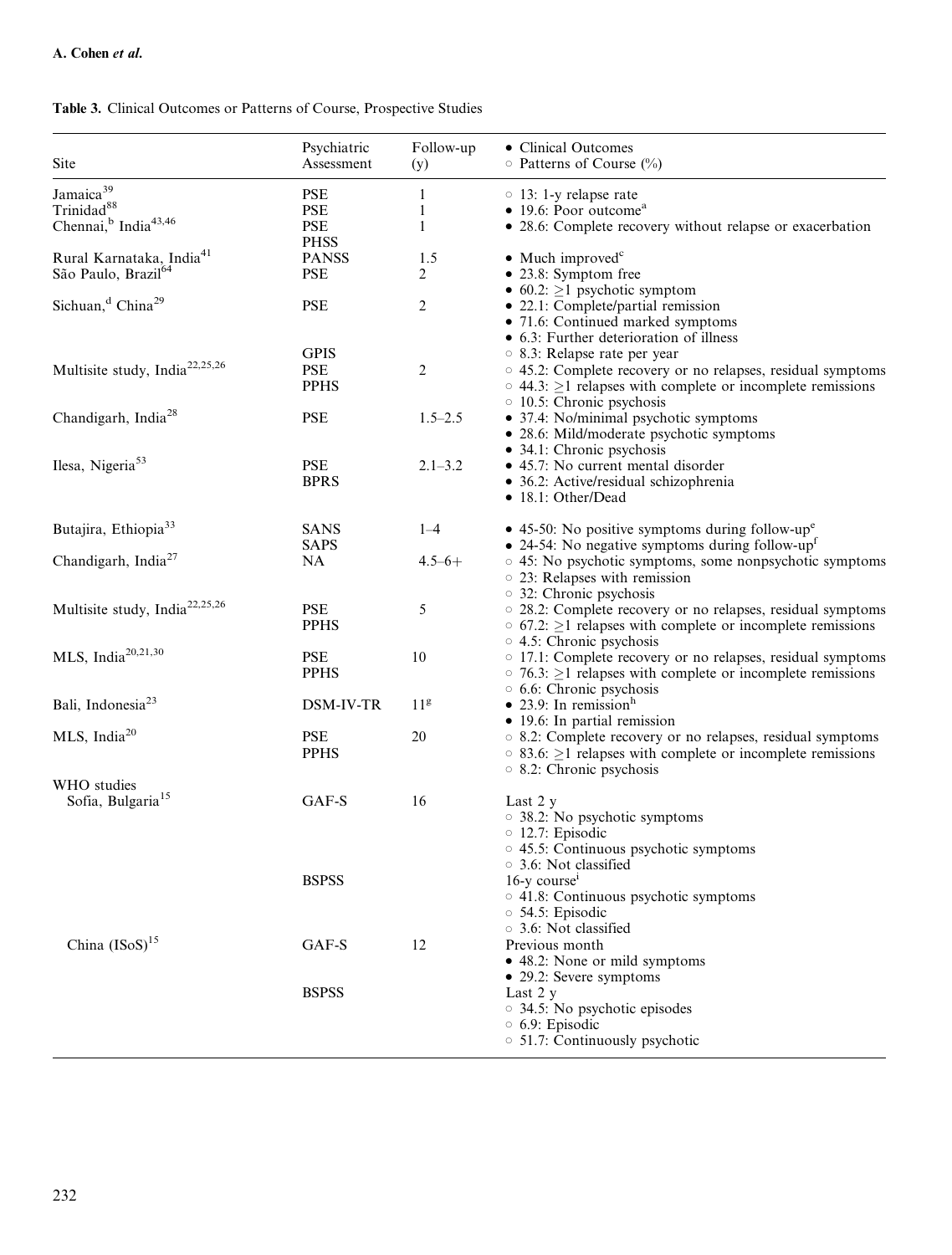#### Table 3. Continued

| Site                                           | Psychiatric<br>Assessment | Follow-up<br>(y) | • Clinical Outcomes<br>O Patterns of Course (%)                                                                                                                                                                                                                                                    |
|------------------------------------------------|---------------------------|------------------|----------------------------------------------------------------------------------------------------------------------------------------------------------------------------------------------------------------------------------------------------------------------------------------------------|
| Cali, Colombia (ISoS) <sup>15</sup>            | GAF-S                     | 26               | Previous month<br>• 31: None or minimal symptoms<br>$\bullet$ 20: Mild symptoms<br>• 20: Moderate symptoms<br>• 30: Serious symptoms<br>26-y course<br>$\circ$ 48.6: Episodic <sup>1</sup><br>$\circ$ 18.1: $\geq$ 1 relapses with complete or incomplete remissions<br>33.3: Continuous psychosis |
| Agra, India (ISoS) <sup>15</sup>               | GAF-S                     | 25               | Previous month<br>• 56.4 (men): none or mild symptoms<br>• 77.3 (women): none or mild symptoms                                                                                                                                                                                                     |
|                                                | <b>BSPSS</b>              |                  | Last 2 y<br>• 77.0: Recovered<br>• 11.5: Severe symptoms<br>$\circ$ 32.1: Asymptomatic for 21–25 y<br>$\circ$ 14.8: Asymptomatic for 6–20 y<br>$\circ$ 13.1: Asymptomatic for $<$ 5 y<br>$\circ$ 41.0: Symptomatic for entire period                                                               |
| Chandigarh (rural), India (ISoS) <sup>15</sup> | GAF-S                     | 15               | Previous month<br>$\bullet$ 61: Recovered<br>• 16: Moderate symptoms<br>• 24: Mild symptoms                                                                                                                                                                                                        |
|                                                | <b>BSPSS</b>              |                  | Course previous $2 yk$<br>○ 71: No psychotic episodes<br>$\circ$ 8: Episodic<br>$\circ$ 8: Continuously psychotic                                                                                                                                                                                  |
| Chandigarh (urban), India $(ISO)^{15}$         | GAF-S                     | 15               | Previous month<br>• 66: Recovered<br>• 18: Mild symptoms<br>• 11: Moderate symptoms<br>• 5: Severe symptoms                                                                                                                                                                                        |
|                                                | <b>BSPSS</b>              |                  | Course previous $2 y1$<br>○ 64: No psychotic episodes<br>$\circ$ 9: Episodic<br>○ 19: Continuously psychotic                                                                                                                                                                                       |
| Ibadan, Nigeria <sup>11</sup>                  |                           | 2                | 2-y course<br>• 81.7: Complete remission<br>• 15.3: Incomplete remission<br>• 2.0: Unremitting psychosis<br>$\bullet$ 1.0: Unknown                                                                                                                                                                 |

Note: DSM-IV-TR, Diagnostic and Statistical Manual of Mental Disorders, Fourth Edition, Text Revision; PSE, Present State Examination; PHSS, Psychiatric History and Sociodemographic Schedule; PANSS, Positive and Negative Symptom Scale; GPIS, General Psychiatric Interview Schedule; PPHS, Psychiatric and Personal History Schedule; BPRS, Brief Psychiatric Rating Scale; SANS, Scale for Assessment of Negative Symptoms; SAPS, Scale for Assessment of Positive Symptoms; MLS, Madras Longitudinal Study; ISoS, International Study of Schizophrenia; GAF-S, Global Assessment of Functioning-Symptomatology; BSPSS, Bleuler Severity of Psychotic Symptoms Scale.

c PANSS total score of 38.85.

- Significant reduction between baseline and follow-up ( $P < .001$ ).<br><sup>EFive</sup> year retrospective study served as baseline
- <sup>g</sup>Five-year retrospective study served as baseline.

j Only 4.2% had a single episode.

<sup>&</sup>lt;sup>a</sup>Continuation of initial psychotic episode, suicide, or recurrence of psychotic symptoms after being symptom free for at least 3 mo. <sup>b</sup>Untreated at baseline.

d Outcomes based on 95 subjects who did not receive treatment during follow-up.

<sup>&</sup>lt;sup>e</sup>Significant reduction between baseline and follow-up ( $P < .001$ ).<br><sup>f</sup>Significant reduction between baseline and follow up ( $P < .001$ ).

hPANSS total score of 74.50 (moderately ill); all PANSS scores unchanged from baseline at 5 y.

i No subjects were free of psychotic symptoms throughout the entire period.

k No information on the other 13% of sample.

<sup>&</sup>lt;sup>1</sup>No information on the other 8% of sample.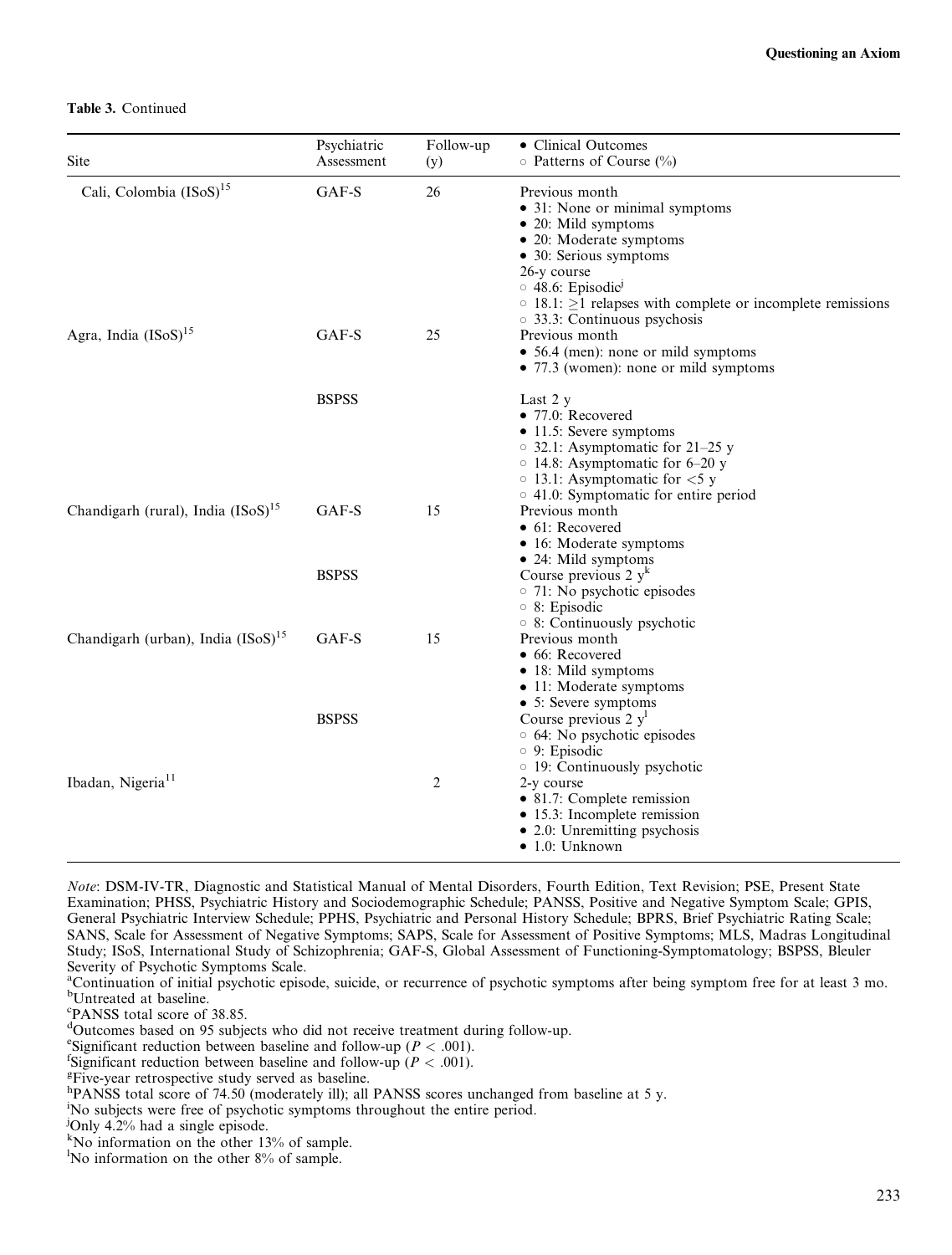| Site                                                              | Psychiatric                               | Follow-up | • Clinical Outcomes                                                                                                                                                                                                    |
|-------------------------------------------------------------------|-------------------------------------------|-----------|------------------------------------------------------------------------------------------------------------------------------------------------------------------------------------------------------------------------|
|                                                                   | Assessment                                | (v)       | $\circ$ Patterns of Course (%)                                                                                                                                                                                         |
| Bali, Indonesia <sup>24,89</sup><br>Ibadan, Nigeria <sup>63</sup> | <b>PANSS</b><br><b>PSE</b><br><b>SANS</b> | $7 - 26$  | • 77.00: Total score (moderately ill <sup>91</sup> )<br>$\bullet$ 50.7: No psychotic symptoms<br>• 23.9: Persistent neurotic symptoms or drug reactions <sup>a</sup><br>• 25.4: Chronic psychosis or $\geq$ 3 relapses |

Table 4. Clinical Outcomes or Patterns of Course, Retrospective Studies

Note: PANSS, Positive and Negative Symptom Scale; PSE, Present State Examination; SANS, Scale for Assessment of Negative Symptoms.

<sup>a</sup>Also includes reports of negative social behavior from relatives or employer.

variation is striking: in rural Karnataka, only 13% of the sample had regular employment, $41$  whereas in the Multisite Study more than 80% of the sample was employed in some capacity.<sup>22,25,26</sup> In Brazil, more than 50% of the sample had either no occupation or were not working because they were receiving a sickness benefit.<sup>38</sup> Rates of unemployment were similar in Indonesia  $(41.3\%)^{23}$  and Ethiopia  $(45.3\%)$ .<sup>42</sup>

Most research in India has found that a high proportion of persons with schizophrenia are either employed or engaged in household work, and several studies have assessed how well subjects were performing these tasks. The work by Srinivasan and Thara<sup>43,44</sup> is especially informative. First, occupational status was assessed annually for 10 years. Second, outcomes for men and women were considered separately because of their distinct occupational domains—employment and household work, respectively. Third, criteria were established (time in occupation and level of performance) for categorizing outcomes. At year 10, 52.5% and 47.5% of men were classified as having good or poor employment outcomes, respectively. This presents a different impression than the data on whether men had been employed during the previous year, which ranged between 63% and 73% during the follow-up period. $43$  Two-thirds of women were rated as having good home-making functioning. However, it is difficult to determine the extent to which functional abilities were required to perform assigned household tasks (cooking, washing clothes and utensils, household maintenance, caring for children, and others in the household) because other women in the household generally helped with these tasks.

## Lack of Biomedical Treatment

Several studies conducted research among persons who had not received biomedical treatment. This is of particular interest because the ''better prognosis'' hypothesis implies that the ''natural'' course of schizophrenia will be relatively benign in the developing world.<sup>29</sup>

A community survey in rural China identified 510 persons who had a current diagnosis or history of schizophrenia.29 Of these, 30.6% had never received treatments of any kind, while 5.9% were receiving regular antipsychotic medication, 42.7% had histories of hospitalization and/or irregular treatment, and 20.8% had received traditional Chinese treatments. At baseline, lack of treatment of any kind and duration of untreated psychosis (DUP) greater than a year were associated with poor clinical status. At 2-year follow-up, the 95 subjects who had gone without treatment were, on average, assessed as having poor clinical status.

In rural Ethiopia, a community survey identified 321 persons with schizophrenia of whom 88.8% had never received treatment with antipsychotic medication. Although data are not presented by Kebede et al., $42$  one might reasonably conjecture that the baseline high rate of continuous course of illness (67.2%) among subjects was, at least in part, the result of lack of treatment. At 1- to 4-year follow-ups, subjects displayed a significant improvement in positive symptoms, a result attributed to the antipsychotic medication that was offered free of charge to all subjects.<sup>33</sup>

A community survey in Chennai, India, identified a cohort of 261 persons with a diagnosis of schizophrenia, of whom 28.7% had never received treatment even though they lived within 10 km of 4 public general hospitals with psychiatric units and 1 large mental hospital.<sup>36</sup> Compared with those who had received treatment, those in the untreated group were, on average, older and more likely to be unemployed, illiterate, and living in an extended family. Clinically, the untreated group was more likely to be symptomatic and suffering from severe global disability. Free treatment was offered to those in the untreated group and 49 accepted.<sup>45</sup> At 1-year followup, 69.4% of these subjects continued in poor clinical status, an outcome that was found to be associated with DUP.46 DUP was also found to be a predictor of outcome in South Africa.<sup>47,48</sup>

In rural Karnataka, Murthy et al. $41$  identified 100 persons with schizophrenia who had not received antipsychotic treatment in the previous 6 months. Scores on severity of symptoms, levels of disability, and extent of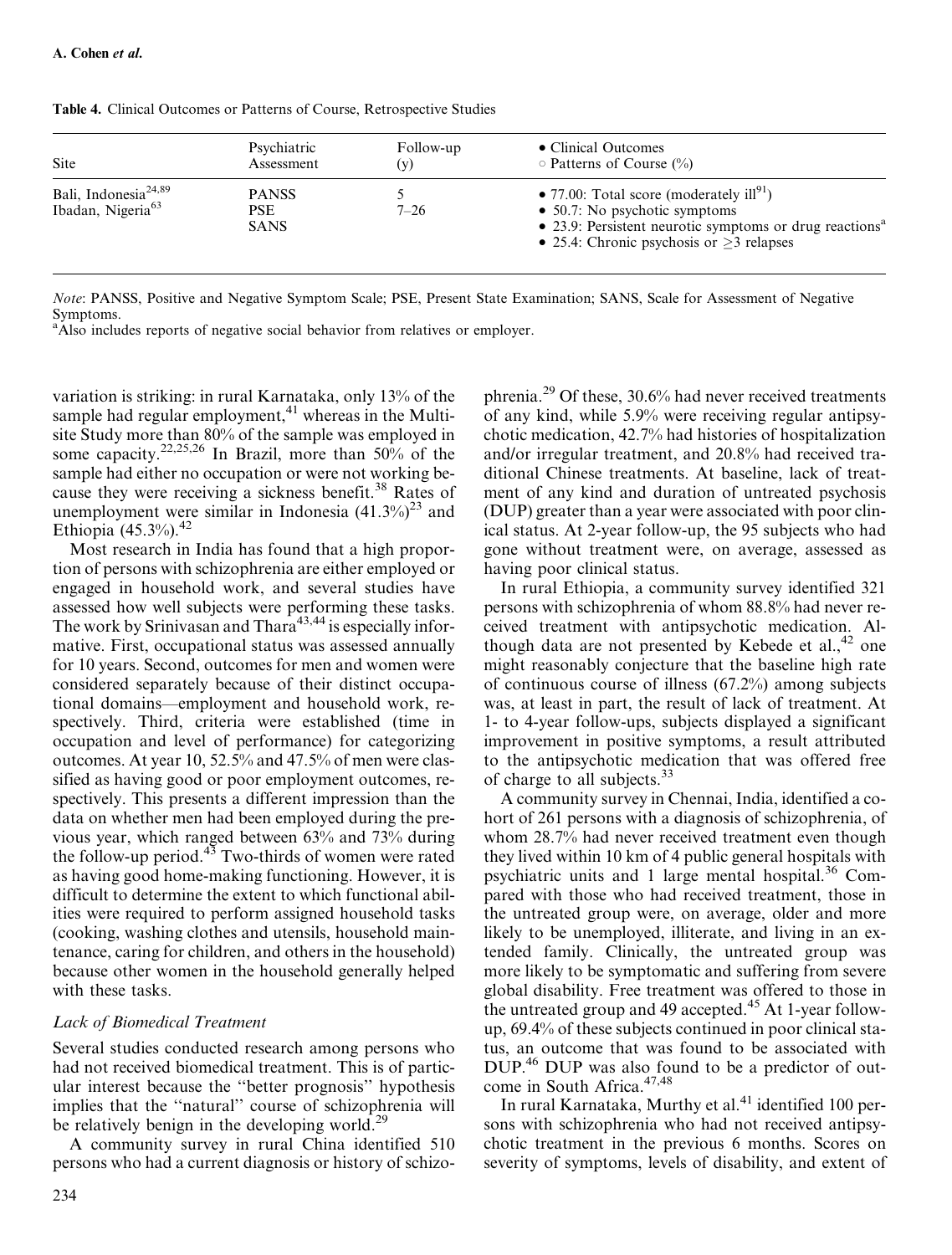## Table 5. Disability and Social Outcomes, Prospective Studies

| Site                                           | Functional<br>Assessment  | Follow-up<br>(y) | Follow-up Status (%)                                                                                                                                                                                                             |
|------------------------------------------------|---------------------------|------------------|----------------------------------------------------------------------------------------------------------------------------------------------------------------------------------------------------------------------------------|
| Chennai, India <sup>43</sup>                   | WHO/DAS                   | 1                | • 73.4: Moderate to severe global disability <sup>a</sup><br>• 34.7: No impairment in social functioning<br>• 51.0: No impairment in occupational functioning                                                                    |
| Rural Karnataka, India <sup>41</sup>           | WHO/DAS II                | 1.5              | Overall disability                                                                                                                                                                                                               |
| São Paulo, Brazil <sup>64</sup>                | WHO/DAS                   | 2                | • Significant reduction ( $P = <.001$ ) from baseline<br>Social functioning<br>$\bullet$ 54.3: Social withdrawal <sup>b</sup><br>$\bullet$ 37.2: Self-care <sup>c</sup><br>$\bullet$ 52.2: Interest and information <sup>d</sup> |
| Sichuan, China <sup>29</sup>                   | <b>SDSS</b>               | 2                | Social functioning<br>• 20.9: Mildly impaired<br>• 10.9: Moderately impaired                                                                                                                                                     |
| Multisite study, India <sup>22,25,26</sup>     | <b>PPHS</b><br><b>PSE</b> | $\overline{c}$   | • 68.2: Seriously impaired<br>Social interaction<br>• 33.7: No impairment<br>• 53.6: Some impairment                                                                                                                             |
| Ilesa, Nigeria <sup>53</sup>                   | <b>NA</b>                 | $2.1 - 3.2$      | • 12.7: Severe impairment<br>Social relationships<br>• 43.6: Satisfactory<br>• 23.4: Moderate problems<br>• 22.3: Severe problems<br>$\bullet$ 10.6: NA                                                                          |
| Butajira, Ethiopia <sup>33,42</sup>            | $SF-36$                   | $1 - 4$          | • Functional status generally poorer in Butajira than in<br>industrialized countries <sup>e</sup>                                                                                                                                |
| Multisite study, India <sup>22,25,26</sup>     | <b>PPHS</b><br><b>PSE</b> | 5                | Social interaction<br>• 25.8: No impairment<br>• 52.6: Some impairment                                                                                                                                                           |
| Bali, Indonesia <sup>23</sup>                  | <b>ESAS</b>               | 11 <sup>f</sup>  | • 21.6: Severe impairment<br>• 39.1: Self-supportive<br>• 13.0: Semi self-supportive<br>• 15.2: Socially adjusted to family or community<br>• 32.6: Maladjusted                                                                  |
| Madras Longitudinal Study, India <sup>20</sup> | <b>GAF</b>                | 20               | GAF functioning<br>• 73.8: None or some difficulty in social and occupational<br>domains                                                                                                                                         |
| WHO studies<br>Sofia, Bulgaria <sup>15</sup>   | GAF-D                     | 16               | GAF-D<br>• 32.7: No or minimal social disability<br>• 36.4: Poor functioning                                                                                                                                                     |
|                                                | <b>DAS</b>                |                  | DAS<br>• 32.7: No or minimal disability<br>• 36.4: Poor social functioning                                                                                                                                                       |
| China (ISoS) <sup>15</sup>                     | GAF-D                     | 12               | • 32.8: Good social functioning<br>• 39.6: Serious impairment in social functioning <sup>g</sup>                                                                                                                                 |
| Cali, Colombia (ISoS) <sup>15</sup>            | GAF-D                     | 26               | GAF-D<br>• 45.8: No or minimal social disability<br>• 27.8: Mild social disability<br>• 23.6: Moderate social disability<br>• 2.8: Severe social disability                                                                      |
|                                                | <b>DAS</b>                |                  | DAS<br>• 52.3: Good to excellent social functioning<br>• 9.0: Poor social functioning<br>• 0.0: Severe social functioning                                                                                                        |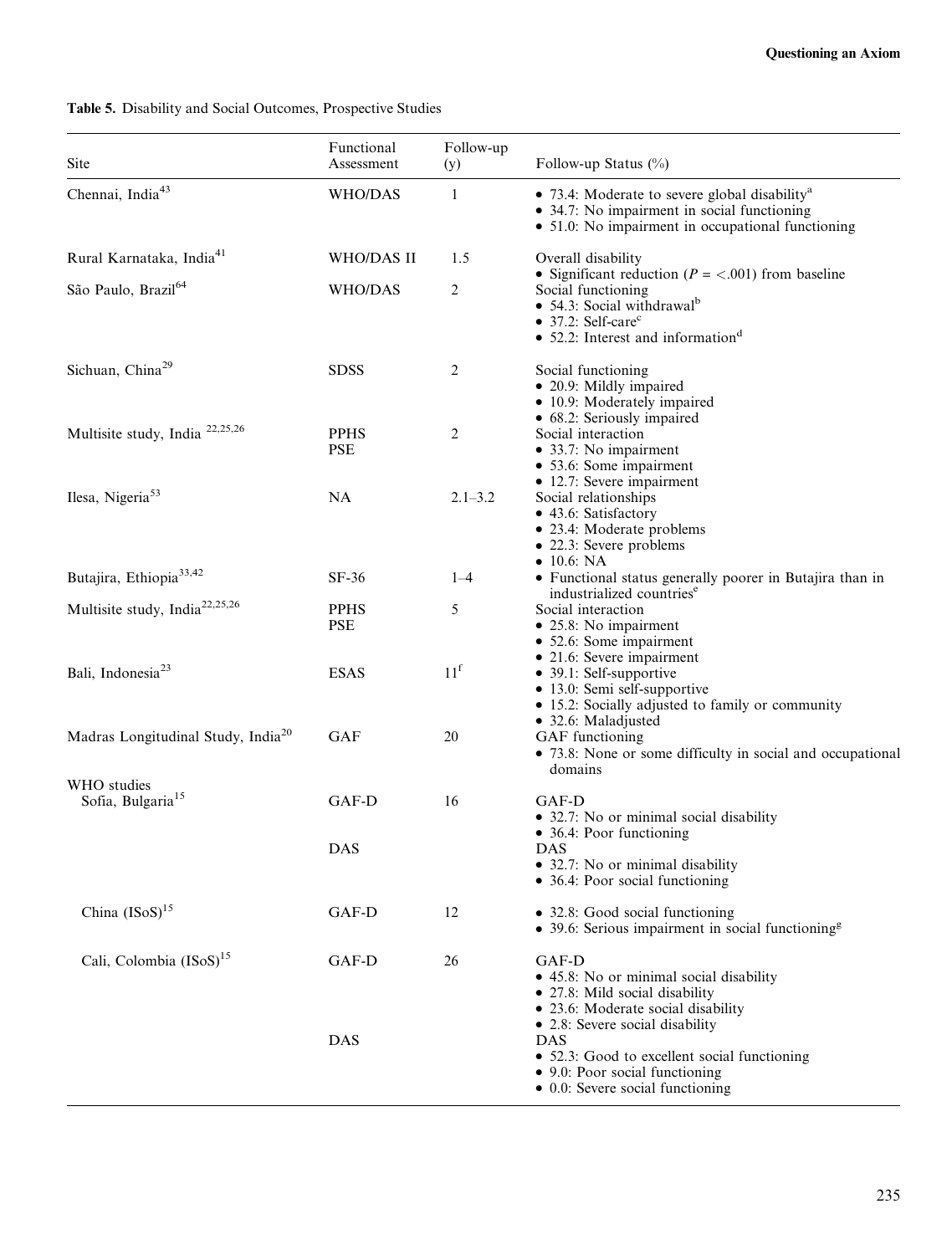#### Table 5. Continued

| Site                                    | Functional<br>Assessment | Follow-up<br>(y) | Follow-up Status $(\%)$                                                                                              |
|-----------------------------------------|--------------------------|------------------|----------------------------------------------------------------------------------------------------------------------|
| Agra, India $(ISO)^{15}$                | GAF-D                    | 25               | GAF-D<br>• 48.7: Better functioning—men<br>• 81.8: Better functioning—women                                          |
|                                         | <b>DAS</b>               |                  | <b>DAS</b><br>$\bullet$ 60.0: Good to excellent adjustment<br>• 19.0: Fairly good functioning<br>$\bullet$ 21.0: NA  |
| Chandigarh (rural), India $(ISoS)^{15}$ | $GAF-D$                  | 15               | • 71: Good to excellent social functioning<br>• 5: Serious impairment in social functioning                          |
| Chandigarh (urban), India $(ISO)^{15}$  | $GAF-D$                  | 15               | • 63: Good to excellent social functioning<br>• 14: Serious impairment in social functioning                         |
| Ibadan, Nigeria <sup>11</sup>           | NA                       | 2                | % of follow-up social functioning unimpaired<br>• $65.6:76-100$<br>• 15.6: 46–75<br>• 7.3: $16-45$<br>• 11.5: $0-15$ |

Note: GAF-D, Global Assessment of Functioning-Disability; WHO/DAS, World Health Organization Disability Assessment Scale; SDSS, Social Disability Screening Schedule; PPHS, Psychiatric and Personal History Schedule; PSE, Present State Examination; SF-36, Medical Outcomes Study Short Form; PPHS, Psychiatric and Personal History Schedule; PSE, Present State Examination; ESAS, Eguma's Social Adjustment Scale; GAF, Global Assessment of Functioning; ISoS, International Study of Schizophrenia. <sup>a</sup>At baseline, 98.7% of subjects assessed as having severe global disability.

<sup>b</sup>At baseline, 74.3%.

c At baseline, 55.7%.

<sup>d</sup>At baseline, 68.2%.

e Comparisons of mean differences in social and physical functioning and role limitations between subjects and general population. At baseline, 7% were homeless.

f Five-year retrospective study served as baseline.

<sup>g</sup>Tendency for men to have higher levels of social functioning than women (GAF-D, 62.9 vs 58.3 for men and women, respectively).

family burden were all high at baseline. Following 18 months of treatment with antipsychotic medication and psychosocial care, the cohort displayed, on average, significant improvements in all domains.

In sum, these findings suggest that good outcomes cannot be assumed for untreated schizophrenia in low- and middle-income countries and that treatment does make a significant difference.

## Mortality and Suicide

Throughout the world, persons with schizophrenia have rates of mortality that are significantly higher than general populations.<sup>49</sup> That this is the case in low- and middle-income countries is suggested by the crude mortality data in table 2. In long-term studies  $(>10 \text{ years})$ , mortality rates range from 9.0% to 30.7% in the ISoS sites (urban Chandigarh and Agra, respectively) and from 10.0% to 19.2% and 20.3% in other research sites (Chennai, Bali, Indonesia, and rural China, respectively). It is likely that the reported mortality rates are underestimates given the lack of information about subjects lost to follow-up.

Crude mortality rates do not indicate how persons with schizophrenia compare to general populations. Standardized mortality ratios (SMRs) provide that measure.

Wherever SMRs are available, there is little question that persons with schizophrenia in low- and middle-income countries have elevated rates of mortality.<sup>49,50</sup> The research by Ran et al.<sup>51</sup> is particularly revealing because of its large sample size (510), low rate of attrition  $(7.8\%)$ , and long-term follow-up (10 years). The SMR for the cohort was 4.0; the rate among men (4.9) was higher than it was among women (3.3). Suicide and death by accident accounted for much of the elevated SMR, but not all of it: the SMR for natural causes was 2.6. SMRs for men in the São Paulo, Brazil cohort,<sup>52</sup> were (4.5), but those for women were nearly seven times as high (25.5).

Other studies offer information about the context in which high rates of mortality occur. Of 9 known deaths in a Nigerian cohort, 5 took place while subjects were ''in traditional healers' establishments'' while 2 other subjects ''had been beaten to death by night guards who had found them wandering."<sup>53</sup> In Indonesia, of the 11 subjects who died of natural causes, only 2 were receiving medical treatment at the time of their deaths.<sup>54</sup> The average age of death in this cohort, 33.3 years, was strikingly similar to that in the MLS, 34.2 years.<sup>20</sup> In contrast, life expectancies for general populations in Indonesia and India are approximately 65 and 61 years, respectively.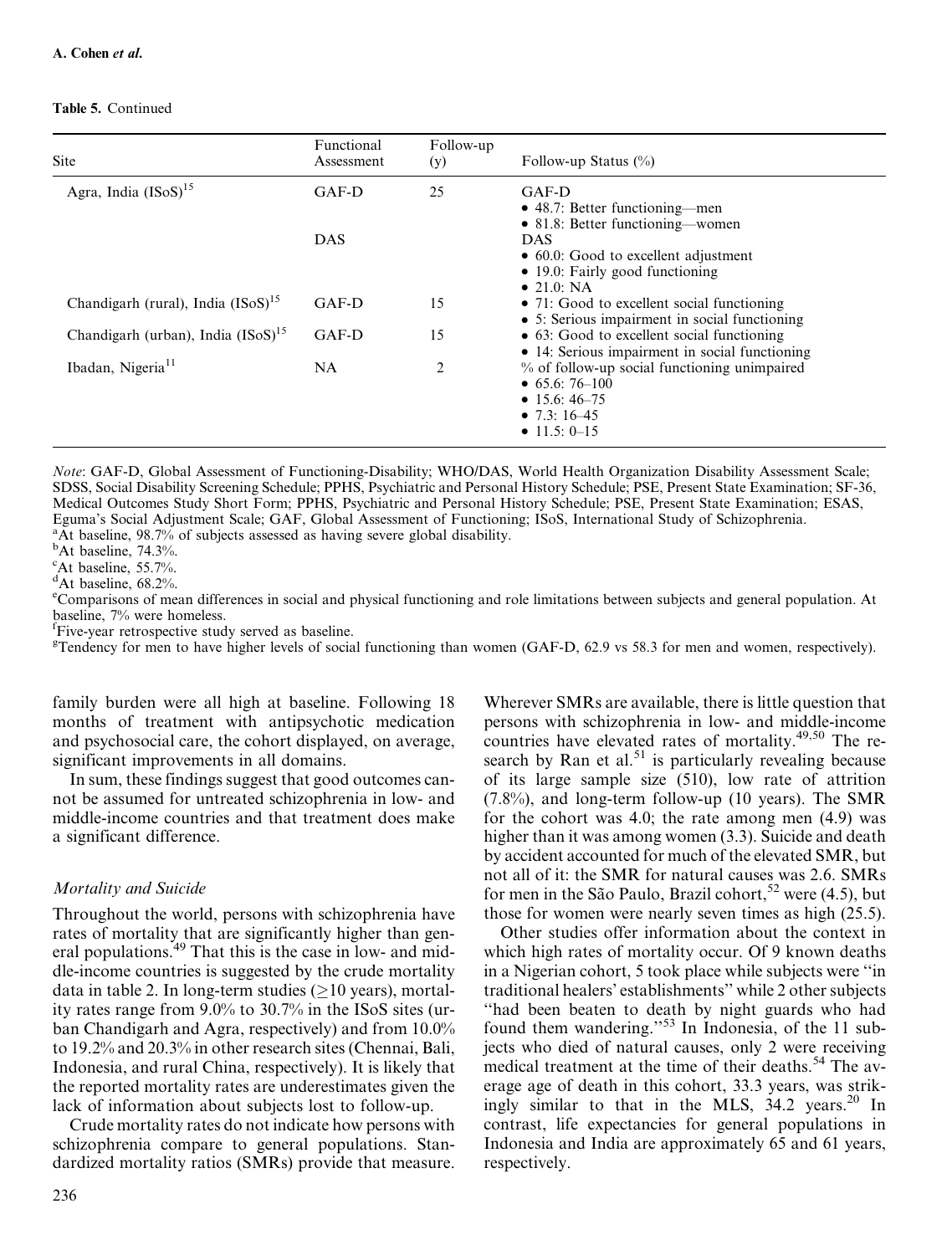| <b>Site</b>                         | Functional<br>Assessment | Follow-up $(y)$ | Follow-up<br>Status $(\% )$                                                                                                                                 |
|-------------------------------------|--------------------------|-----------------|-------------------------------------------------------------------------------------------------------------------------------------------------------------|
| Bali, Indonesia <sup>23,24,89</sup> | <b>ESAS</b>              | $5^{\rm a}$     | $\bullet$ 34.8: Self-supportive<br>$\bullet$ 19.6: Semi self-supportive<br>• 30.4: Socially adjusted to family or community<br>$\bullet$ 15.2: Maladjusted  |
| Ibadan, Nigeria <sup>63</sup>       | NA.                      | $7 - 26$        | • Women deteriorated rapidly in social domains (employment,<br>marriage, and education) after first episode<br>• Men tended to be "better adjusted at home" |
| Abeokuta, Nigeria <sup>35</sup>     | <b>GSDS</b>              | 13              | Social Outcome <sup>b</sup><br>$\bullet$ 22: Unimpaired<br>$\bullet$ 19: Some impairment<br>• 23: Moderate impairment<br>• 36: Severe impairment            |

Table 6. Disability Outcomes, Retrospective Studies

Note: ESAS, Eguma's Social Adjustment Scale; GSDS, Gronigen Social Disability Scale. <sup>a</sup>

Based on scores of 46 subjects remaining in sample at 11-y follow-up.

<sup>b</sup>More women than men had impaired social outcomes ( $P = .03$ ).

Table 9 summarizes the information that is available about suicide. The studies in rural China,  $51$  Brazil,  $52$ the MLS,<sup>20,21</sup> and Bulgaria<sup>15</sup> suggest that rates of suicide are comparable to, if not higher than, the lifetime rates  $(4.9\% - 5.6\%)$  reported by Palmer et al.<sup>55</sup> In contrast, there were no reported suicides in the 1-year studies in Chennai,<sup>46</sup> Rural Karnataka,<sup>41</sup> and the 11-year study in Indonesia.23,24,54 In general, data on suicide must be viewed with caution. For example, the reported rate of suicide in the MLS (7.8%) may have been an underestimate: ''Because postmortem examinations were not done, it was not possible to determine the actual cause of death in some cases."<sup>20</sup>

## The Role of Families

There is a long history to the notion that the better course and outcome of schizophrenia in low- and middle-income countries is attributable to relatively high levels of family support and tolerance.<sup>9,15</sup> This view has been maintained despite a paucity of evidence.56,57 The research literature reviewed here provides evidence that, at the very least, should make us question past assumptions. For example, the Indian family has been noted as being especially supportive of members with schizophrenia.<sup>58,59</sup> We do not doubt this view, but do believe it may be an overgeneralization. While it is true that over the course of 20 years, the great majority of subjects in the MLS lived with their natal or marital families, $20,21$  research also offers insights about the nature of subjects' family relationships. At the same time that families supported mentally ill members and did not abandon or push them into homelessness, unemployed men with schizophrenia were subjected to ''rejection and harsh criticism."<sup>44</sup> Other evidence from Chennai suggests that living in an extended family is a risk factor for not being brought to care, even when living in close proximity to facilities that offer treatment free of charge.43 Finally, ethnographic research in Chennai with a group of separated and divorced women with schizophrenia (but not part of any outcome study) found that their lives were marked by ''hostility from family members."<sup>60</sup>

Evidence from other countries adds still more complexity. Whereas less than 2% of ISoS subjects experienced homelessness in the 2 years prior to follow-up (an admitted underestimate),  $15$  higher rates of homelessness were found among samples in rural areas of China<sup>61</sup> and Ethiopia<sup>42</sup> (8% and 7%, respectively). In a 13-year retrospective study, Gureje and Bamidele<sup>35</sup> were surprised, ''given the traditional family structure in Nigeria,'' that 4% of subjects were homeless or experiencing housing instability. They speculated, ''In a setting where there are no public support services for the mentally ill, it is likely that the traditionally supportive family networks break down with prolonged illness.'' Evidence from rural China also belies the notion of universal family tolerance and support of members with schizophrenia in that ''insufficient family care or maltreatment" was associated with poor clinical status.<sup>48</sup>

In sum, the research literature suggests that we must not make broad assumptions about the nature of family support for persons with schizophrenia. Support certainly exists, but it may be mixed with conflict or even breakdown in the absence of supports for the families themselves.

## Gender

It is generally accepted that women with schizophrenia experience better outcomes than men.<sup>62</sup> Although, gender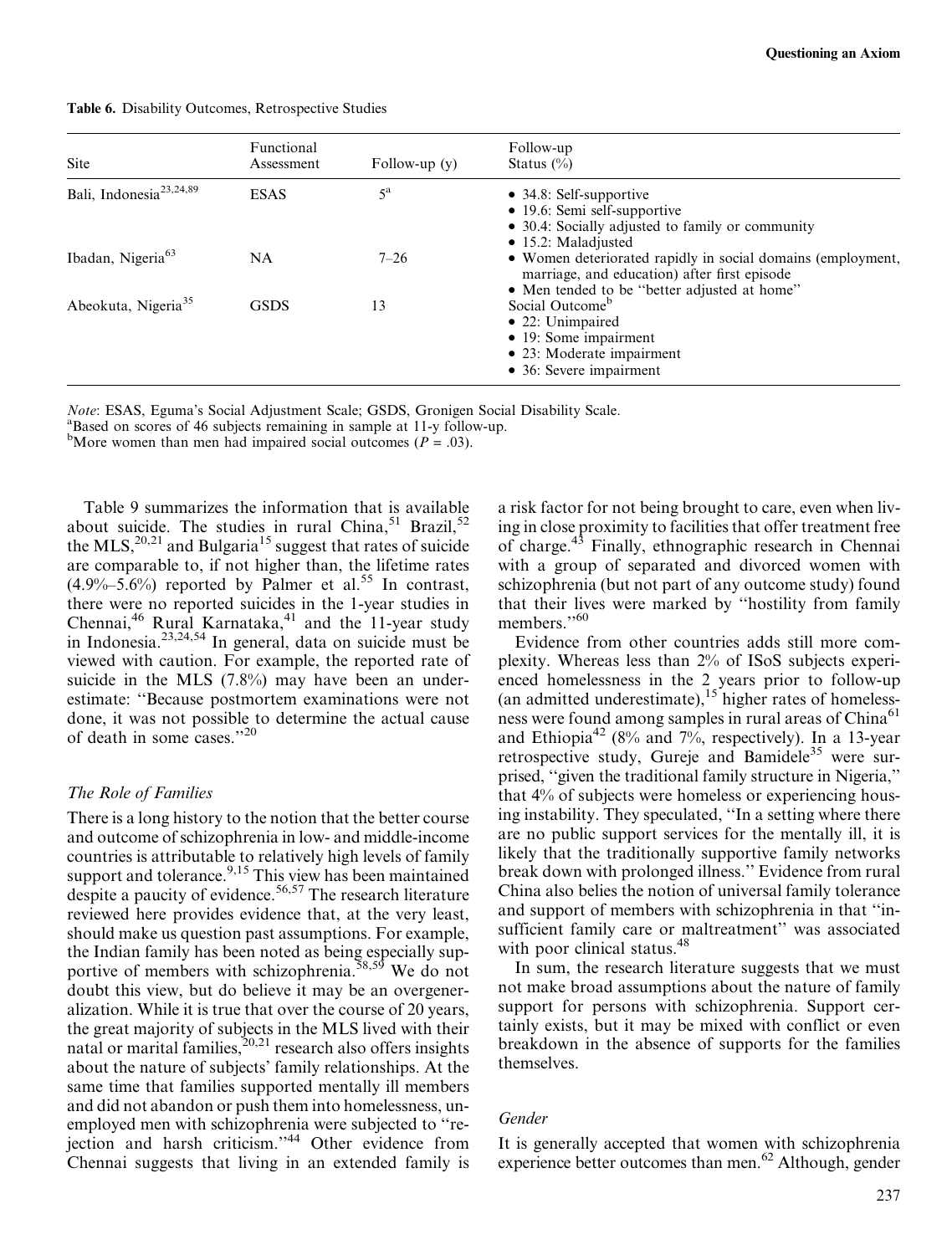#### Table 7. Marital Status

|                                                                   | <b>Marital Status</b><br>• Baseline                                                                                                                                        |                                                                                                     |
|-------------------------------------------------------------------|----------------------------------------------------------------------------------------------------------------------------------------------------------------------------|-----------------------------------------------------------------------------------------------------|
| <b>Site</b>                                                       | $\circ$ Follow-up (%)                                                                                                                                                      | National Rates <sup>92</sup>                                                                        |
| São Paulo, Brazil <sup>37,38</sup>                                | $\bullet$ 16.9: Married<br>$\bullet$ 65.3: Single<br>• 15.4: Separated/divorced<br>$\bullet$ 2.4: Widowed                                                                  | 1980, urban, $15+$ y<br>56.2: Married<br>$35.5$ : Single<br>2.9: Separated/divorced<br>5.3: Widowed |
| Sichuan, China <sup>29</sup>                                      | • 41.7: With partner<br>• 58.3: No partner                                                                                                                                 | 1995, rural, $15+$ v<br>72.8: Married<br>$20.1:$ Single<br>0.6: Separated/divorced<br>6.5: Widowed  |
| Butajira, Ethiopia <sup>32,33</sup>                               | $\bullet$ 30.0: Married <sup>a</sup><br>• 52.1: Never married<br>• 17.9: Separated/divorced/widowed                                                                        | 2000, total, $15+ y$<br>57.3: Married <sup>b</sup><br>34.3: Single<br>6.3: Divorced<br>2.0: Widowed |
| India<br>Madras Longitudinal Study <sup>20,31</sup>               | 10 <sub>y</sub><br>$\circ$ 69.7: Ever married <sup>c</sup><br>$\circ$ 31.3: Never married<br>20y<br>$\circ$ 73.7: Married                                                  | 1999, total, $15+ y$<br>69.5: Married<br>$22.0:$ Single<br>1.0: Separated/divorced<br>7.5: Widowed  |
| Chennai <sup>36,43</sup>                                          | $\circ$ 26.3: Single<br>$\bullet$ 60.9: Ever married <sup>d</sup><br>• 39.6: Ever divorced/separated<br>$\circ$ 67.3: Poor marital statuse<br>$\bullet \approx 50^{\circ}$ |                                                                                                     |
| Rural Karnataka <sup>41</sup><br>Bali, Indonesia <sup>23,24</sup> | 5 <sub>y</sub><br>$\circ$ 51.0: Married<br>$\circ$ 49.0: Single<br>11y<br>$\circ$ 63.0: Ever married <sup>g</sup>                                                          | 1997, total, 15-49 y<br>69.7: Married<br>$25.3$ : Single<br>2.5: Separated/divorced<br>2.5: Widowed |
| Nigeria<br>Ilesa <sup>53</sup>                                    | ○ 16.0: Married, satisfactory<br>○ 7.4: Married, problems<br>o 16.0: Complete breakdown of marriage<br>$\circ$ 51.1: NA<br>$\circ$ 9.6: Dead                               | 1991, total, 15-79 y<br>62.4: Married<br>30.5: Single<br>2.6: Separated/divorced<br>4.5: Widowed    |
| Abeokuta <sup>35</sup>                                            | $\bullet$ 28.3: Married <sup>h</sup><br>• 27.5: Separated/divorced<br>• 39.2: Never married<br>• 5.0: Widowed                                                              |                                                                                                     |
| Ibadan <sup>11</sup>                                              | $\bullet$ 44.4%: Single<br>• 48.5%: Married/cohabitating<br>• 5.8%: Divorced/separated/widowed<br>• 1.2%: Other/not known                                                  |                                                                                                     |

<sup>a</sup>At follow-up, 28.8% of sample were married.<br><sup>b</sup>Includes consensual union.

c By 10-y follow-up, 9 marriages (6 women, 3 men) had ended in divorce.

<sup>d</sup>Of 261 subjects at baseline (4 subjects no information).

e Of those, 49 subjects untreated at baseline and followed-up.

 $\frac{f}{f}$ . A little over half...were currently married."

h<br>Men (66.1%: never married, 14.3%: married, 17.9%: separated/divorced, 1.8%: widowed); Women (15.6%: never married, 40.6%: married, 35.9%: separated/divorced, 7.8%: widowed).

One divorced and 1 widowed.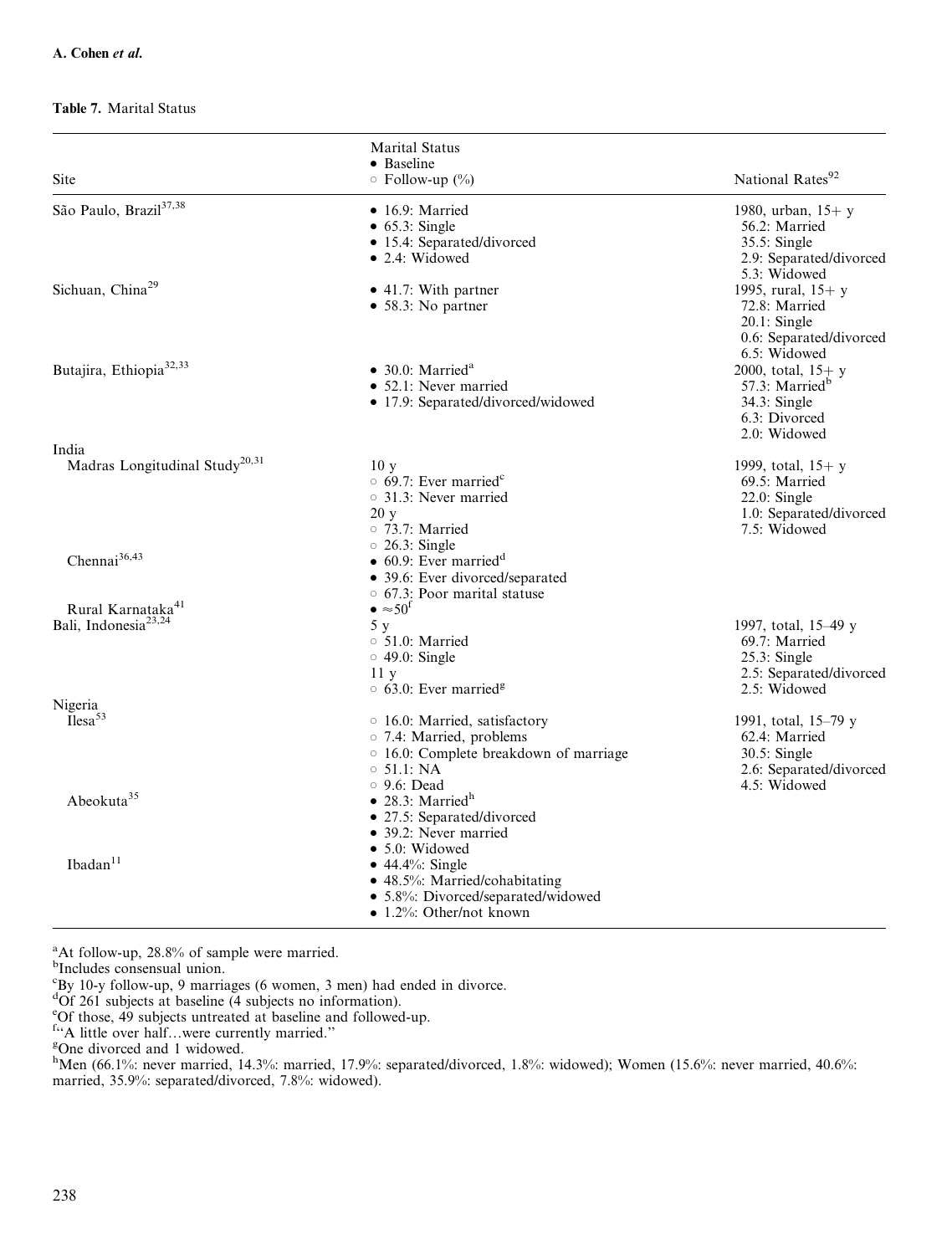## Table 8. Employment Status

## Table 8. Continued

| Site                                                   | <b>Employment Status</b><br>· Baseline (No Information at<br>Follow-up)<br>$\circ$ Follow-up (%)                                                                                                                                                                                               | Site                                                                                                                                                                                                                                                                                                                                                                                | <b>Employment Status</b><br>· Baseline (No Information at<br>Follow-up)<br>$\circ$ Follow-up $(\%)$                                                                                                                 |
|--------------------------------------------------------|------------------------------------------------------------------------------------------------------------------------------------------------------------------------------------------------------------------------------------------------------------------------------------------------|-------------------------------------------------------------------------------------------------------------------------------------------------------------------------------------------------------------------------------------------------------------------------------------------------------------------------------------------------------------------------------------|---------------------------------------------------------------------------------------------------------------------------------------------------------------------------------------------------------------------|
| São Paulo, Brazil <sup>38</sup>                        | • 19.3: Working regularly<br>$\bullet$ 7.3: Some activity<br>$\bullet$ 10.5: Housewife                                                                                                                                                                                                         | Abeokuta <sup>35</sup>                                                                                                                                                                                                                                                                                                                                                              | $\circ$ 51.7: Little or no disruption in<br>occupation<br>○ 25: Significant work                                                                                                                                    |
| Sichuan, China <sup>29</sup>                           | $\bullet$ 10.5: Retired<br>• 11.3: Sickness benefit<br>• 41.1: No occupation<br>• 32.1: Full-time farm work<br>• 45.5: Part-time farm or                                                                                                                                                       | Trinidad <sup>88</sup><br>WHO studies                                                                                                                                                                                                                                                                                                                                               | disruptions <sup>1</sup><br>$\circ$ 13: Totally incapacitated<br>• 23.9: Employed<br>• 34.8: unemployed<br>• 41.3: No information                                                                                   |
| Butajira, Ethiopia <sup>42</sup>                       | household work<br>$\bullet$ 22.4: No work<br>$\bullet$ 50.3: Full-time work<br>• 4.4: Domestic work                                                                                                                                                                                            | Sofia, Bulgaria <sup>15</sup>                                                                                                                                                                                                                                                                                                                                                       | Past 2 y<br>• 45.3: Some paid employment<br>• 13.1: Full-time household work                                                                                                                                        |
|                                                        | $\bullet$ 45.3: Unemployed                                                                                                                                                                                                                                                                     | China <sup>15</sup>                                                                                                                                                                                                                                                                                                                                                                 |                                                                                                                                                                                                                     |
| India<br>Chandigarh <sup>28</sup>                      | $\circ$ 39.6: Working/no impairment<br>$\circ$ 16.5: Working/some                                                                                                                                                                                                                              |                                                                                                                                                                                                                                                                                                                                                                                     | Past 2 y<br>• 27.6: Some paid employment <sup>j</sup><br>• 34.5: Household work<br>$\bullet$ 41.4: Retired <sup>k</sup>                                                                                             |
| Multisite study <sup>22,25,26</sup>                    | impairment<br>○ 44.0: Not working<br>$2\ \mathrm{y}$                                                                                                                                                                                                                                           | Cali, Colombia <sup>15</sup>                                                                                                                                                                                                                                                                                                                                                        | $\bullet$ 68: Employed <sup>1</sup><br>• 18: Full-time household work<br>$\bullet$ 14: NA                                                                                                                           |
|                                                        | $\circ$ 40.2: Working/no impairment<br>○ 42.2: Working/some<br>impairment<br>$\circ$ 17.6: Not working                                                                                                                                                                                         | Agra, India <sup>15</sup>                                                                                                                                                                                                                                                                                                                                                           | $\bullet$ 44.3: Employed <sup>m</sup><br>• 34.4: Household activities<br>$\bullet$ 4.9: Retired                                                                                                                     |
| Multisite study <sup>22,25,26</sup>                    | 5 y<br>$\circ$ 39.0: Working/no impairment<br>○ 43.2: Working/some                                                                                                                                                                                                                             | Chandigarh (rural), India <sup>15</sup> Past 2 y                                                                                                                                                                                                                                                                                                                                    | • 9.8: Unemployed<br>$\bullet$ 6.6: NA                                                                                                                                                                              |
| $\rm{MLS}^{44,45}$                                     | impairment <sup>a</sup><br>$\circ$ 17.8: Not working<br>$10 y$ Men<br>○ 52.5: Good occupational<br>outcome <sup>b</sup><br>○ 47.5: Poor occupational                                                                                                                                           | Chandigarh (urban), India <sup>15</sup> Past 2 y                                                                                                                                                                                                                                                                                                                                    | $\bullet$ 45: Some paid employment <sup>n</sup><br>• 58: Full-time household work<br>• 64: Some paid employment <sup>o</sup><br>• 28: Fulltime household work                                                       |
| MLS <sup>20</sup>                                      | outcome <sup>c</sup><br>Women<br>○ 66.7: Good home-making<br>function <sup>d</sup><br>○ 33.3: Poor home-making<br>function <sup>e</sup><br>20 y Men<br>$\circ$ 76: Employed <sup>f</sup><br>Women<br>○ 75: Housewives or unmarried<br>living with parents<br>$\circ$ 25: Employed <sup>g</sup> | Note: MLS, Madras Longitudinal Study,<br><sup>a</sup> In general, men's employment was "erratic and irregular<br>consequent to the illness."<br>during follow-up.<br><sup>c</sup> Deterioration in employment or income status during<br>follow-up.<br><sup>d</sup> Performed regular housework $\geq 50\%$ of follow-up.<br>eperformed regular housework $\leq 50\%$ of follow-up. | <sup>b</sup> No change or improvement in employment or income status<br><sup>1</sup> Half full-time, others part-time or in family business. Of those<br>employed, two-thirds had minimal or no impairment in work. |
| Chennai <sup>43</sup><br>Rural Karnataka <sup>41</sup> | $\circ$ 51.0: No impairment in job/<br>housework function <sup>h</sup>                                                                                                                                                                                                                         | <sup>g</sup> Mostly intermittent employment.                                                                                                                                                                                                                                                                                                                                        | <sup>h</sup> Seven subjects (14.3% of sample) unemployed at inclusion gained                                                                                                                                        |
| Bali, Indonesia <sup>23</sup>                          | • 13: Regular employment<br>11 <sub>y</sub><br>$\circ$ 37.0: Employed full time<br>$\circ$ 21.7: Employed part time<br>$\circ$ 41.3: Unemployed                                                                                                                                                | employment during follow-up.<br>poor occupational outcomes.                                                                                                                                                                                                                                                                                                                         | <sup>1</sup> In all, 4.6% of men and 51.5% of women were rated as having<br>About two-thirds of these subjects had worked for 12 mo or                                                                              |
| Jamaica <sup>39</sup>                                  | ○ 43: "Gainful employment"<br>during follow-up                                                                                                                                                                                                                                                 | more.<br><sup>k</sup> A small proportion of this category included in other<br>categories.                                                                                                                                                                                                                                                                                          |                                                                                                                                                                                                                     |
| Nigeria<br>Ilesa <sup>53</sup>                         | $\circ$ 36.2: Working<br>$\circ$ 52.3: Not working<br>$\circ$ 9.6: Sead                                                                                                                                                                                                                        | jobs-such as taking cattle to graze and feed-tasks which                                                                                                                                                                                                                                                                                                                            | $^{1}$ Of these, 59% were employed full-time during previous 2 y.<br>"In rural areas of Agra, employment was "in routine, rustic                                                                                    |
| $\mbox{Lagos}^{90}$                                    | ○ 56.6: Maintained employment                                                                                                                                                                                                                                                                  | family members judged them to be performing well."<br>"Of these, $37\%$ were employed for the entire 2 y.<br>°Of these, 54% were employed for the entire 2 y.                                                                                                                                                                                                                       |                                                                                                                                                                                                                     |
|                                                        |                                                                                                                                                                                                                                                                                                |                                                                                                                                                                                                                                                                                                                                                                                     |                                                                                                                                                                                                                     |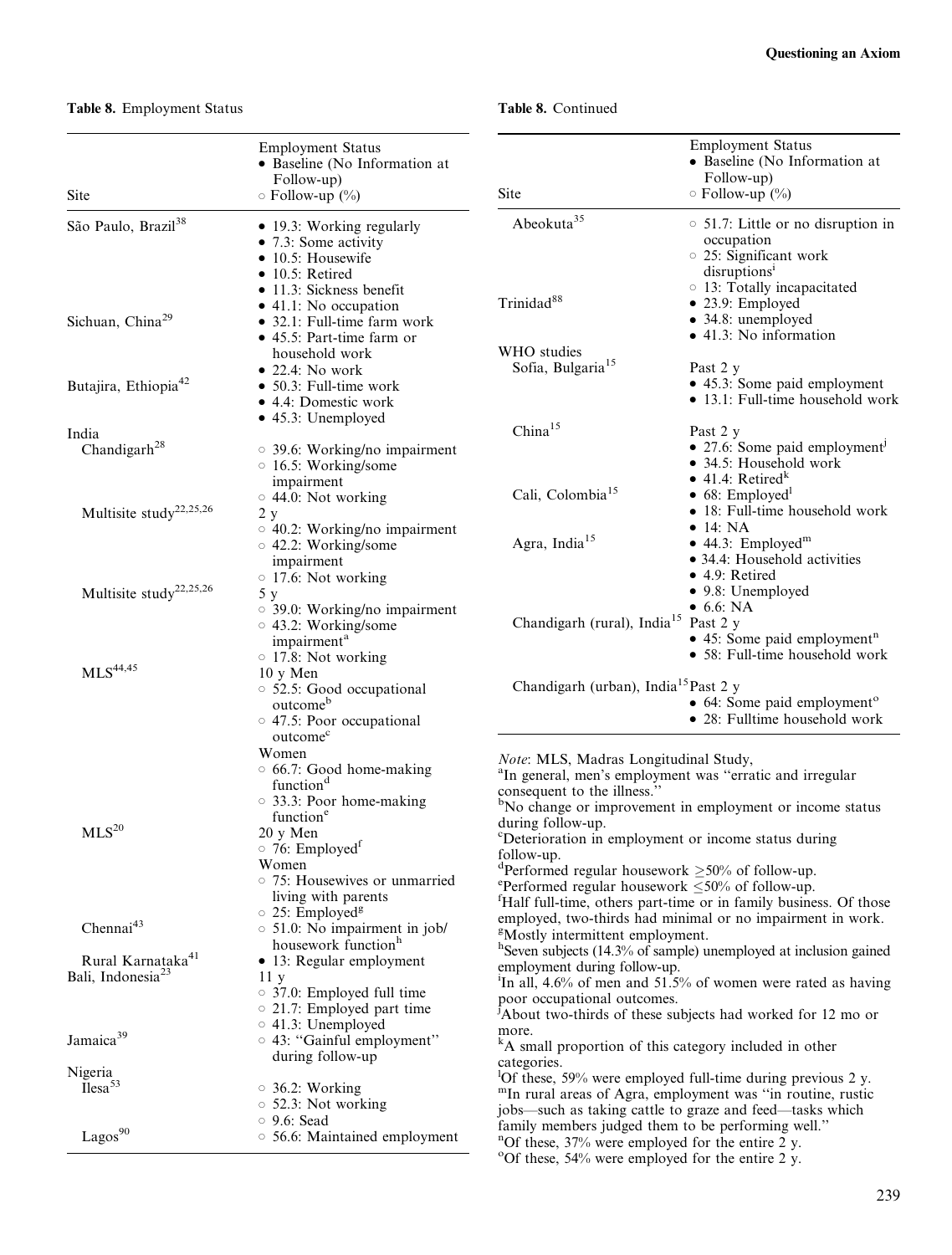Table 9. Suicide

| Site                                | Years       | Suicide % |
|-------------------------------------|-------------|-----------|
| São Paulo, Brazil <sup>52</sup>     | 2           | 4.3       |
| Sichuan, China <sup>51</sup>        | 10          | 4.2       |
| Butajira, Ethiopia <sup>33</sup>    | $1 - 4$     | NA        |
| India                               |             |           |
| Multisite study <sup>22,25</sup>    | 2           | 2.1       |
|                                     | 5           | 3.1       |
| Madras Longitudinal                 | 10          | 5.6       |
| Study <sup>20,21</sup>              | 20          | 7.8       |
| Chennai <sup>46</sup>               | 1           | 0.0       |
| Rural Karnataka <sup>41</sup>       | 1.5         | 0.0       |
| Bali, Indonesia <sup>23,24,54</sup> | 11          | 0.0       |
| ISoS <sup>15</sup>                  |             |           |
| Sofia, Bulgaria                     | 16          | 3.6       |
| Beijing, China                      | 12          | 2.2       |
| Cali, Colombia                      | 26          | 1.0       |
| Agra, India                         | 25          | 2.9       |
| Chandigarh, urban, India            | 15          | 2.6       |
| Jamaica <sup>39</sup>               | 1           | 0.0       |
| Ilesa, Nigeria <sup>53</sup>        | $2.1 - 3.2$ | 0.9       |

Note: ISoS, International Study of Schizophrenia.

effects were not explored consistently in the research we reviewed, some observations are possible. In India, several studies found that course and outcome is better for women.15,21,26,30 However, that was not the case everywhere. Men tended to have better outcomes in Colombia.<sup>15</sup> In the ISoS China study, $\frac{15}{15}$  there were few gender differences, but women tended to do better in the study by Ran et al.<sup>29</sup> in rural China. In Nigeria, women seemed more likely to suffer from continuous psychosis and were particularly prone to relapse.<sup>63</sup>

Outcomes in social domains also displayed gender effects. In Nigeria, women tended to fare worse than men, while women in Ethiopia tended to show greater improvement in functioning during follow-up.<sup>33</sup> In ISoS, men in China also tended to have higher levels of social functioning. This was in contrast to Agra where 81.8% of women were rated as having ''better functioning at follow-up," a rate more than 1.5 times that of men.<sup>15</sup>

The most striking gender effect was in Ethiopia where a community survey found a 5:1 male to female ratio in the prevalence of schizophrenia.<sup>33</sup> Whether this reflects an exceptional case of gender differences in frequency, excess mortality, or that women with schizophrenia are being kept extremely isolated requires further investigation.

#### **Conclusions**

During the past 30 years, international psychiatry has embraced the notion that the course and outcome of schizophrenia is better in so-called ''developing'' countries.<sup>2-5,13,14</sup> We believe our review of 23 studies in 11 low- and middle-income countries—a much greater range of sociocultural environments than in ISoS—provides enough evidence to justify a reexamination of this axiom.

First, there appears to be great variation in clinical outcomes and patterns of course. Whereas, some studies in India strongly support the ''better prognosis'' hypothe- $\sin^{15,20,21}$  outcomes do not appear to be nearly as positive in Brazil<sup>64</sup> and China.<sup>29</sup> Additionally, limited evidence suggests that gender effects vary cross-nationally.

Second, similar patterns are found in the domains of disability and social functioning: good in most studies in India<sup>15,20,21</sup> and Indonesia,<sup>23</sup> but poorer in Nigeria,<sup>35,53</sup> and much poorer in a cohort of untreated persons in Chennai, India.<sup>43</sup> Social functioning by gender also varied: in the MLS, women had high levels,  $26,45$  while in Nigeria women fared poorly.35,63 Outcomes in occupational and marital status also varied. A more important point, however, is that status in these 2 domains must be interpreted in the context of sociocultural norms and assessed, at least to some degree, qualitatively. Viewed from this perspective, the data in table 7 suggest that rates of marriage for people with schizophrenia are relatively low and rates of divorce/separation are high.

With regard to occupational status, ''the crude distinction between 'employment' and 'unemployment'<sup>''39</sup> is uninformative because the role of work in shaping the course and outcome of schizophrenia has not been explored adequately.56 For example, what are the effects on outcome of farm work in rural Ethiopia<sup>42</sup> or China?<sup>29</sup> Did jobs ''in the unorganized/informal sector [as] street vend[ors], shops assistants, and domestic help'' impel good outcomes in the MLS?<sup>44</sup>

Furthermore, assessment of social functioning is, in general, "fraught with problems"<sup>27</sup> given variation in sociocultural environments, norms, and attitudes.3 Unfortunately, neither the research reviewed above nor the WHO studies provide the evidence that allows us to evaluate the quality of family and social interactions, the nature of employment, and the meaning of marriage for the subjects in the various studies. Ethnographic methods are needed to gain a better understanding of the social functioning of persons with schizophrenia in a range of sociocultural environments.<sup>18,19</sup>

Third, the WHO studies have led ''to the ironic observation that abundance cripples'' and that ''scarcity'' and ''collaborative social world[s]'' are responsible for better outcomes.<sup>56</sup> Yet, our review of the research suggests a different conclusion: wherever it is found, lack of care is associated with relatively poor outcomes and that accessing care is associated with improved outcomes. Because the individuals in many of the studies were receiving care at leading academic psychiatric facilities, one might even say that their relatively good clinical, occupational, and social outcomes reflected the effects of quality care as much as, if not more than, the effects of sociocultural environments. Thus, the favorable outcomes that have been found by some studies cannot be assumed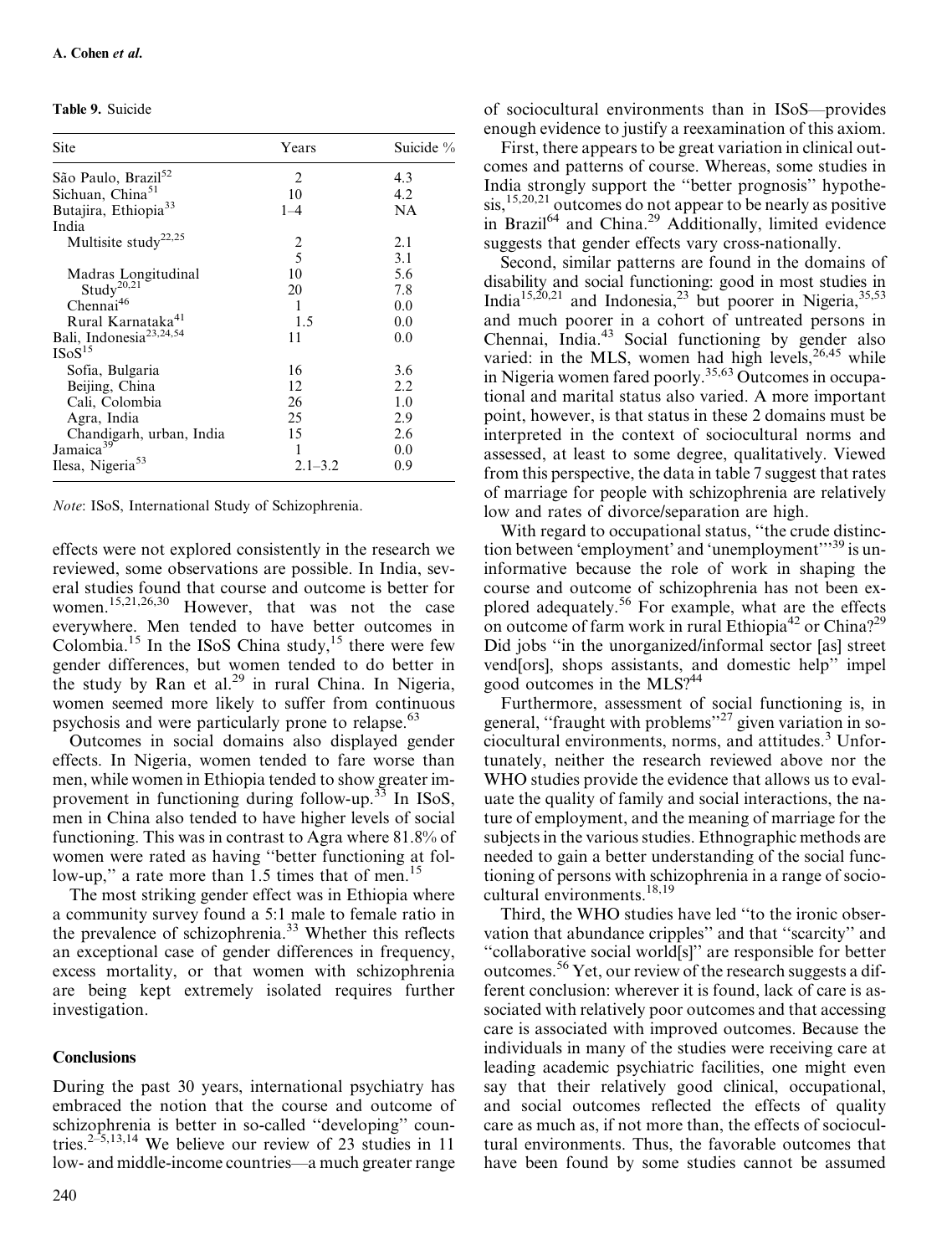to be representative of outcomes in low- and middleincome countries where the majority of persons with schizophrenia have little or no access to care.

Fourth, the evidence about excess mortality must not be ignored. We agree with Ran et al.<sup>51</sup>: "It may be premature to suggest that there is a better prognosis for schizophrenia in [developing] countries if withdrawals or attrition due to death...are not included in followup analyses.''

Fifth, further research into the role of families is necessary. Although expressed emotion studies are informative about the nature of family interactions, such research provides little understanding of the processes that for example, lead Indian families to keep members with schizophrenia out of care, or that bring about the breakdown of family support for subjects in Nigeria, or that force homelessness upon some persons with schizophrenia in China. Surveys of public attitudes in Nigeria<sup>65,66</sup> and Ethiopia, $67$  as well as qualitative and survey research with families in India<sup>60,68–70</sup> suggest high levels of stigma about mental illness. These negative attitudes, at least in Africa, are believed to result in families abandoning mentally ill members.<sup>71</sup> Appalling conditions in psychiatric facilities in Asia<sup>72-74</sup> also raise questions about whether presumed tolerance translates into better outcomes.

Sixth, variability in outcomes is evident in high-income countries, too. Reviews of long-term studies<sup>16,75,76</sup> show variability from study to study, and  $\text{IsoS}^{15}$  shows variability in outcomes across high-income countries. One analysis of DOSMeD data<sup>77</sup> indicates that 2-year outcomes in Prague and Nottingham were similar to those in India, while outcomes in Cali were close to those in high-income countries. Given this variation, we need to find a better framework for comparing schizophrenia outcomes in different sociocultural environments.

Seventh, the evidence provided by this review suggests that the sampling methods utilized in the WHO studies may have resulted in overly optimistic perceptions of course and outcome in low- and middle-income countries. Except for the China ISoS site, sampling in all the WHO studies relied on a variety of help-seeking agencies to identify potential subjects.<sup>10,11,15</sup> However, community surveys in rural China, <sup>29</sup> India, <sup>36,43,46</sup> Indonesia,78 and Ethiopia have shown that large proportions of persons with schizophrenia (between about 25% and almost 90%) never receive biomedical treatments. Furthermore, outcomes in these samples, whether or not subjects received treatment following inclusion in the studies, tended to be poor. Therefore, there is the possibility that case-finding methods which focus exclusively on help-seeking agencies will miss large proportions of seriously ill, poor prognosis individuals.

This review has 2 main limitations. First, our strategy to identify studies—searches of bibliographic databases and locating references cited in journal articles—may not have been comprehensive, and it is possible that we did not find all the studies that met our criteria. It is also possible that reliance on English language articles excluded a number of reports about other outcome studies. Nevertheless, because this was a narrative review and not a meta-analysis, we do not believe these potential shortcomings would have substantially influenced our conclusions. Second, a more serious limitation is the possibility that apparent variations in course and outcome were the function of methodological heterogeneity among the studies. We do not believe this was the case because the methods and instruments used in the studies were generally consistent with each other.

In conclusion, we suggest it is time to revisit the hypothesis that the course and outcome of schizophrenia is better in low- and middle-income countries. Although a host of sociocultural factors have been cited as contributing to variation in the course and outcome of schizophrenia—eg, family support and styles of interaction, industrialization, and urbanization<sup>4</sup>—there is little direct evidence, and what exists provides little help in unpacking the ''black box'' of culture.79 Clinical, epidemiological, and ethnographic research are required to better understand how neuropsychiatric processes and social worlds interact to shape the lives of persons with schizophrenia in low- and middle-income countries.

The questions in need of investigation include:

- Of the prevalent cases in each catchment area, how many are receiving psychiatric care? How many are receiving alternative forms of treatment? How many are receiving no care at all?
- What are the biomedical and other treatment effects on outcome? How do variations in treatment influence variations in outcomes within and across research sites?
- What are the clinical outcomes in terms of positive and negative symptomatology of incident and prevalent cases?
- How might employment and nonpaid occupations influence or be influenced by clinical factors?
- What is the quality of family life (natal and marital) of persons with schizophrenia and how does this influence (or is influenced by) outcome?
- What are the pathways to care (biomedical and traditional) and what are the clinical and sociocultural factors associated with help-seeking decisions?
- What are the circumstances that lead to suicidality and excess mortality among persons with schizophrenia?

The knowledge that will come from answering these and other questions is important for at least 3 reasons. First, identifying the processes that promote good prognosis will inform the care and treatment of persons with schizophrenia wherever they live. Second, accurate information about the realities of the day-to-day lives of persons with schizophrenia in low- and middle-income countries will inform advocacy efforts to: (a) close the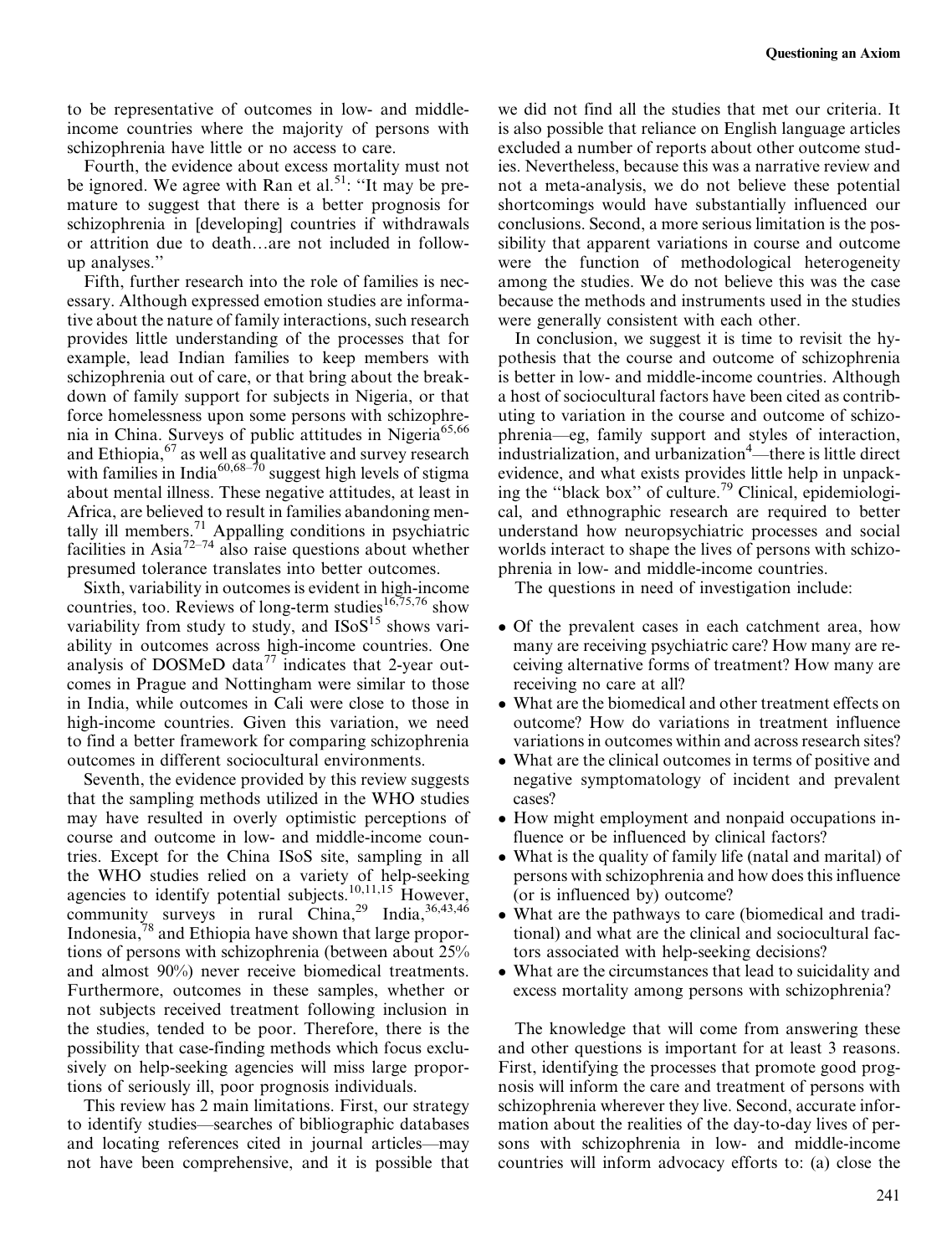enormous gap between the numbers of people in need of care and the small number who actually receive it  $80^\circ$ ; and (b) provide greater supports for families. Finally, globalization is bringing about enormous sociocultural and socioeconomic changes to the societies of low- and middleincome countries. In turn, these changes will, inevitably, transform the nature of families and the communities in which they live, the epidemiological profile of nations and regions, and the services provided by health systems. No doubt, globalization will have significant consequences for the lives of persons with schizophrenia. To prevent or at least limit the potential harm that may result, it is essential that we have detailed understandings about how sociocultural and psychiatric processes interact. For these reasons, it would make sense to put aside presumed wisdom and reexamine the question of the prognosis of schizophrenia in low- and middle-income countries.

#### Acknowledgments

Patel is a Wellcome Trust Senior Clinical Research Fellow in Tropical Medicine.

#### References

- 1. Patel V, Cohen A, Thara R, Gureje O. Is the outcome of schizophrenia really better in developing countries? Rev Bras Psiquiatr. 2006;28:149–152.
- 2. Bhugra D. Severe mental illness across cultures. Acta Psychiatr Scand Suppl. 2006;34(2):229–244.
- 3. Isaac M, Chand P, Murthy P. Schizophrenia outcome measures in the wider international community. Br J Psychiatry. 2007;191(suppl 50):s71–s77.
- 4. Kulhara P, Chakrabarti S. Culture and schizophrenia and other psychotic disorders. Psychiatr Clin North Am. 2001;24:449–464.
- 5. Mueser KT, McGurk SR. Schizophrenia. Lancet. 2004;363:2063–2072.
- 6. Kroeber AL. Psychotic factors in shamanism. Character Pers. 1940;8:204–215.
- 7. Devereux G. Schizophrenia: an ethnic psychosis or schizophrenia without tears. In: Devereux G, ed. Basic Problems of Ethnopsychiatry. Chicago: University of Chicago Press; 1980:214–236.
- 8. Murphy HB, Raman AC. The chronicity of schizophrenia in indigenous tropical peoples: results of a twelve-year follow-up survey in Mauritius. Br J Psychiatry. 1971;118:489-497.
- 9. Waxler NE. Is outcome for schizophrenia better in nonindustrial societies? The case of Sri Lanka. J Nerv Ment Dis. 1979;167:144–158.
- 10. WHO. Schizophrenia: An International Follow-up Study. Chichester, UK: John Wiley and Sons; 1979.
- 11. Jablensky A, Sartorius N, Ernberg G, et al. Schizophrenia: manifestations, incidence and course in different cultures. A World Health Organization ten-country study. Psychol Med Monogr Suppl. 1992;20:1–97.
- 12. Harrison G, Hopper K, Craig T, et al. Recovery from psychotic illness: a 15- and 25-year international follow-up study. Br J Psychiatry. 2001;178:506–517.
- 13. McIntosh A, Lawrie S. Cross-national differences in diet, the outcome of schizophrenia and the prevalence of depression: you are (associated with) what you eat. Br J Psychiatry. 2004;184:381–382.
- 14. Lin K-M, Kleinman AM. Psychopathology and clinical course of schizophrenia: a cross-cultural perspective. Schizophr Bull. 1988;14:555–567.
- 15. Hopper K, Harrison G, Janca A, Sartorius N, eds. Recovery from Schizophrenia: An International Perspective. Oxford: Oxford University Press; 2007.
- 16. Bromet EJ, Naz B, Fochtmann LJ, Carlson GA, Tanenberg-Karant M. Long-term diagnostic stability and outcome in recent first-episode cohort studies of schizophrenia. Schizophr Bull. 2005;31:639–649.
- 17. World Bank. Data & Statistics.Available at: [http://web.](64133150 piPK:64133175 theSitePK:239419,00.html.) [worldbank.org/WBSITE/EXTERNAL/DATASTATISTICS/](64133150 piPK:64133175 theSitePK:239419,00.html.)  $0$ ,contentMDK:20420458~menuPK:64133156~pagePK: 64133150~piPK:64133175~[theSitePK:239419,00.html.](64133150 piPK:64133175 theSitePK:239419,00.html.) Accessed July 17, 2007.
- 18. Cohen A. Prognosis for schizophrenia in the Third World: a reevaluation of cross-cultural research. Cult Med Psychiatry. 1992;16:53–75101–106.
- 19. Edgerton RB, Cohen A. Culture and schizophrenia: the DOSMD challenge. Br J Psychiatry. 1994;164:222–231.
- 20. Thara R. Twenty-year course of schizophrenia: the Madras longitudinal study. Can J Psychiatry. 2004;49:564-569.
- 21. Thara R, Henrietta M, Joseph A, Rajkumar S, Eaton WW. Ten-year course of schizophrenia—the Madras longitudinal study. Acta Psychiatr Scand. 1994;90:329–336.
- 22. ICMR. Mental Health Research in India: Technical Monograph on ICMR Mental Health Studies. New Delhi, India: Indian Council of Medical Research; 2005.
- 23. Kurihara T, Kato M, Reverger R, Tirta IG. Eleven-year clinical outcome of schizophrenia in Bali. Acta Psychiatr Scand. 2005;112:456–462.
- 24. Kurihara T, Kato M, Reverger R, Yagi G. Outcome of schizophrenia in a non-industrialized society: comparative study between Bali and Tokyo. Acta Psychiatr Scand. 2000;101:148–152.
- 25. Verghese A, John JK, Rajkumar S, Richard J, Sethi BB, Trivedi JK. Factors associated with the course and outcome of schizophrenia in India: results of a two-year multicentre follow-up study. Br J Psychiatry. 1989;154:499–503.
- 26. Thara R, Rajkumar S. Gender differences in schizophrenia: results of a follow-up study from India. Schizophr Res. 1992;7:65–70.
- 27. Kulhara P, Wig NN. The chronicity of schizophrenia in North West India: results of a follow-up study. Br J Psychiatry. 1978;132:186–190.
- 28. Kulhara P, Chandiramani K. Outcome of schizophrenia in India using various diagnostic systems. Schizophr Res. 1988;1:339–349.
- 29. Ran MS, Xiang M, Huang M, Shan Y, Cooper J. Natural course of schizophrenia: 2-year follow-up study in a rural Chinese community. Br J Psychiatry. 2001;178:154–158.
- 30. Thara R, Eaton WW. Outcome of schizophrenia: the Madras longitudinal study. Aust N Z J Psychiatry. 1996;30: 516–522.
- 31. Thara R, Srinivasan TN. Outcome of marriage in schizophrenia. Soc Psychiatry Psychiatr Epidemiol. 1997;32:416–420.
- 32. Kebede D, Alem A, Shibre T, Negash A, Deyassa N, Beyero T. The sociodemographic correlates of schizophrenia in Butajira, rural Ethiopia. Schizophr Res. 2004;69:133–141.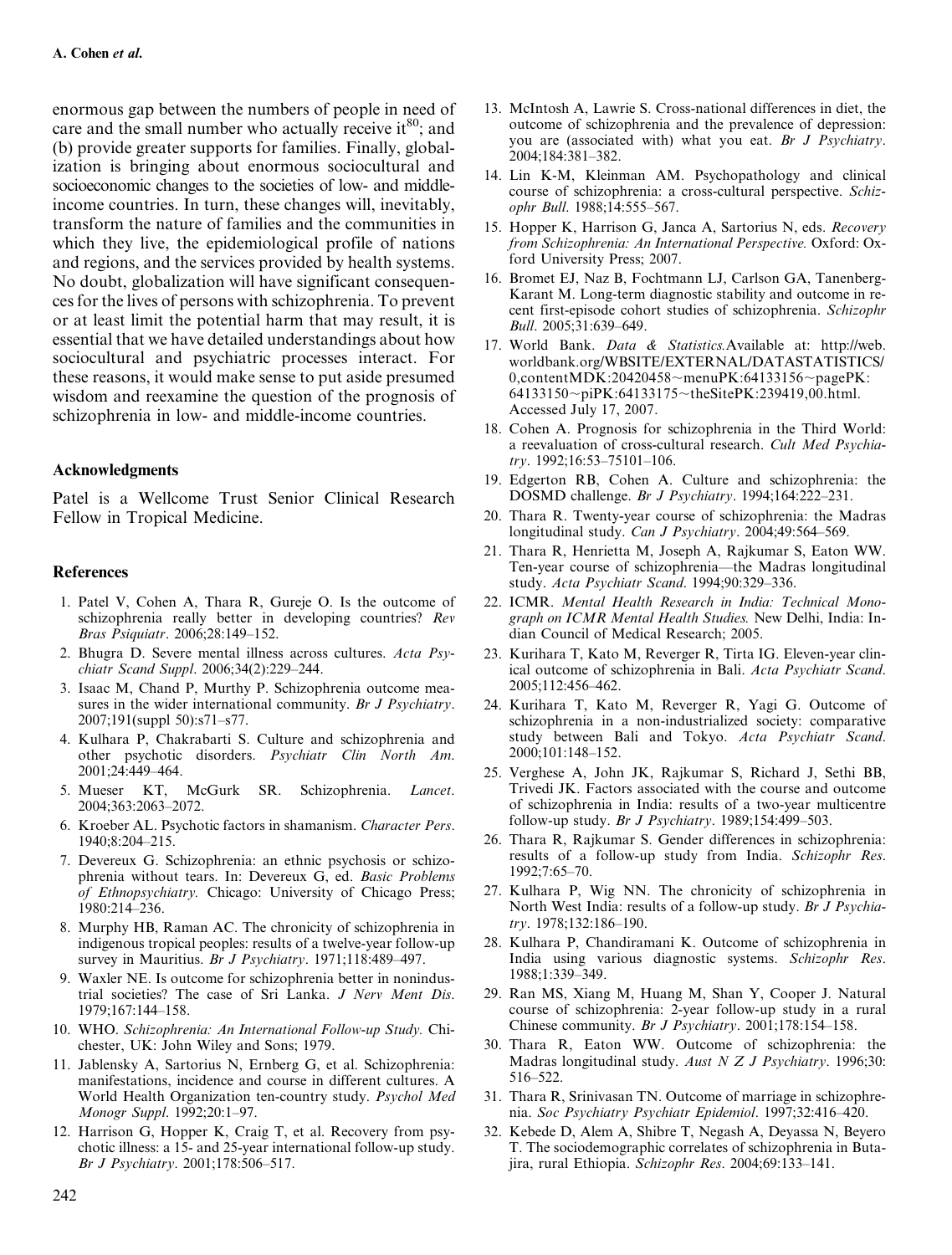- 33. Kebede D, Alem A, Shibre T, et al. Short-term symptomatic and functional outcomes of schizophrenia in Butajira, Ethiopia. Schizophr Res. 2005;78:171–185.
- 34. Kebede D, Alem A, Shibire T, et al. Symptomatic and functional outcome of bipolar disorder in Butajira, Ethiopia. J Affect Disord. 2006;90:239–249.
- 35. Gureje O, Bamidele R. Thirteen-year social outcome among Nigerian outpatients with schizophrenia. Soc Psychiatry Psychiatr Epidemiol. 1999;34:147–151.
- 36. Padmavathi R, Rajkumar S, Srinivasan TN. Schizophrenic patients who were never treated—a study in an Indian urban community. Psychol Med. 1998;28:1113–1117.
- 37. Menezes PR, Mann AH. Characteristics of hospital-treated schizophrenia in São Paulo, Brazil. Soc Psychiatry Psychiatr Epidemiol. 1993;28:267–274.
- 38. Menezes PR, Mann AH. The social adjustment of patients with schizophrenia: implications to the mental health policy in Brazil. Rev Saude Publica. 1993;27:340–349.
- 39. Hickling FW, McCallum M, Nooks L, Rodgers-Johnson P. Outcome of first contact schizophrenia in Jamaica. West Indian Med J. 2001;50:194–197.
- 40. Warner R. Recovery from Schizophrenia: Psychiatry and Political Economy. 3rd ed. London: Routledge; 2004.
- 41. Murthy RS, Kishore Kumar KV, Chisholm D, Thomas T, Sekar K, Chandrashekari CR. Community outreach for untreated schizophrenia in rural India: a follow-up study of symptoms, disability, family burden and costs. Psychol Med. 2005;35:341–351.
- 42. Kebede D, Alem A, Shibre T, et al. Onset and clinical course of schizophrenia in Butajira-Ethiopia—a community-based study. Soc Psychiatry Psychiatr Epidemiol. 2003;38:625–631.
- 43. Srinivasan TN, Thara R. How do men with schizophrenia fare at work? A follow-up study from India. Schizophr Res. 1997;25:149–154.
- 44. Srinivasan TN, Thara R. The long-term home-making functioning of women with schizophrenia. Schizophr Res. 1999;35:97–98.
- 45. Srinivasan TN, Rajkumar S, Padmavathi R. Initiating care for untreated schizophrenia patients and results of one year follow-up. Int J Soc Psychiatry. 2001;47:73–80.
- 46. Tirupati NS, Rangaswamy T, Raman P. Duration of untreated psychosis and treatment outcome in schizophrenia patients untreated for many years. Aust N Z J Psychiatry. 2004;38:339–343.
- 47. Oosthuizen P, Emsley RA, Keyter N, Niehaus DJ, Koen L. Duration of untreated psychosis and outcome in first-episode psychosis perspective from a developing country. Acta Psychiatr Scand. 2005;111:214–219.
- 48. Ran MS, Meng-Ze X, Sheng-Xian L, et al. Prevalence and outcome of schizophrenia in a Chinese rural area: an epidemiological study. Aust N Z J Psychiatry. 2003;37:452–457.
- 49. Saha S, Chant D, McGrath J. A systematic review of mortality in schizophrenia: is the differential mortality gap worsening over time? Arch Gen Psychiatry. In press.
- 50. Craig TJ, Tang D-I, Sartorius N, Laska EM, Cancro R. Long-term mortality experience of international cohorts of persons with schizophrenia and related psychoses. In: Hopper K, Harrison G, Janca A, Sartorius N, eds. Recovery from Schizophrenia: An International Perspective. Oxford: Oxford University Press; 2007:61–68.
- 51. Ran M-S, Chen EY-H, Conwell Y, et al. Mortality in people with schizophrenia in rural China: 10-year cohort study. Br J Psychiatry. 2007;190:237–242.
- 52. Menezes PR, Mann AH. Mortality among patients with nonaffective functional psychoses in a metropolitan area of south-eastern Brazil. Rev Saude Publica. 1996;30:304–309.
- 53. Makanjuola ROA, Adedapo SA. The DSM-III concepts of schizophrenic disorder and schizophreniform disorder: a clinical and prognostic evaluation. Br J Psychiatry. 1987;151:611–618.
- 54. Kurihara T, Kato M, Kashima H, Takebayashi T, Reverger R, Tirta IGR. Excess mortality of schizophrenia in the developing country of Bali. Schizophr Res. 2006;83:103–105.
- 55. Palmer BA, Pankratz VS, Bostwick JM. The lifetime risk of suicide in schizophrenia: a reexamination. Arch Gen Psychiatry. 2005;62:247–253.
- 56. Hopper K. Some old questions for the new cross-cultural psychiatry. Med Anthropol Q. 1991;5:299–330.
- 57. Hopper K. Cervantes' puzzle—a commentary on Alex Cohen's ''Prognosis for schizophrenia in the Third World: a reevaluation of cross-cultural research''. Cult Med Psychiatry. 1992;16:89–100.
- 58. Leff J, Wig NN, Bedi H, et al. Relatives' expressed emotion and the course of schizophrenia in Chandigarh: a two-year follow-up of a first-contact sample. Br J Psychiatry. 1990;156:351–356.
- 59. Leff J, Wig NN, Ghosh A, et al. Expressed emotion and schizophrenia in north India. III. Influence of relatives' expressed emotion on the course of schizophrenia in Chandigarh. Br J Psychiatry. 1987;151:166–173.
- 60. Thara R, Kamath S, Kumar S. Women with schizophrenia and broken marriages—doubly disadvantaged? Part I: patient perspective. Int J Soc Psychiatry. 2003;49:225–232.
- 61. Ran MS, Chan CL, Chen EY, Xiang MZ, Caine ED, Conwell Y. Homelessness among patients with schizophrenia in rural China: a 10-year cohort study. Acta Psychiatr Scand. 2006;114:118–123.
- 62. Seeman MV. Women and schizophrenia. Med women's health. 2000;5(2):2.
- 63. Ohaeri JU. Long-term outcome of treated schizophrenia in a Nigerian cohort. Retrospective analysis of 7-year followups. J Nerv Ment Dis. 1993;181:514–516.
- 64. Menezes PR, Rodrigues LC, Mann AH. Predictors of clinical and social outcomes after hospitalization in schizophrenia. Eur Arch Psychiatry Clin Neurosci. 1997;247:137–145.
- 65. Gureje O, Lasebikan VO, Ephraim-Oluwanuga O, Olley BO, Kola L. Community study of knowledge of and attitude to mental illness in Nigeria. Br J Psychiatry. 2005;186:436–441.
- 66. Odejide AO, Olatawura MO. A survey of community attitudes to the concept and treatment of mental illness in Ibadan, Nigeria. Niger Med J. 1979;9:343-347.
- 67. Shibre T, Negash A, Kullgren G, et al. Perception of stigma among family members of individuals with schizophrenia and major affective disorders in rural Ethiopia. Soc Psychiatry Psychiatr Epidemiol. 2001;36:299–303.
- 68. Thara R. People with schizophrenia believe that they are stigmatised at work and in the community. Evid Based Ment Health. 2003;6:96.
- 69. Thara R, Kamath S, Kumar S. Women with schizophrenia and broken marriages—doubly disadvantaged? Part II: family perspective. *Int J Soc Psychiatry*.  $2003;49(3):233-240$ .
- 70. Thara R, Srinivasan TN. How stigmatising is schizophrenia in India? Int J Soc Psychiatry. 2000;46:135–141.
- 71. Gureje O. Psychiatry in Africa: the myths, the exotic, and the realities. S Afr Psychiatry Rev. 2007;10:11-14.
- 72. Beech H. Hidden away. Time Asia. 2003;18:pp 34–39.